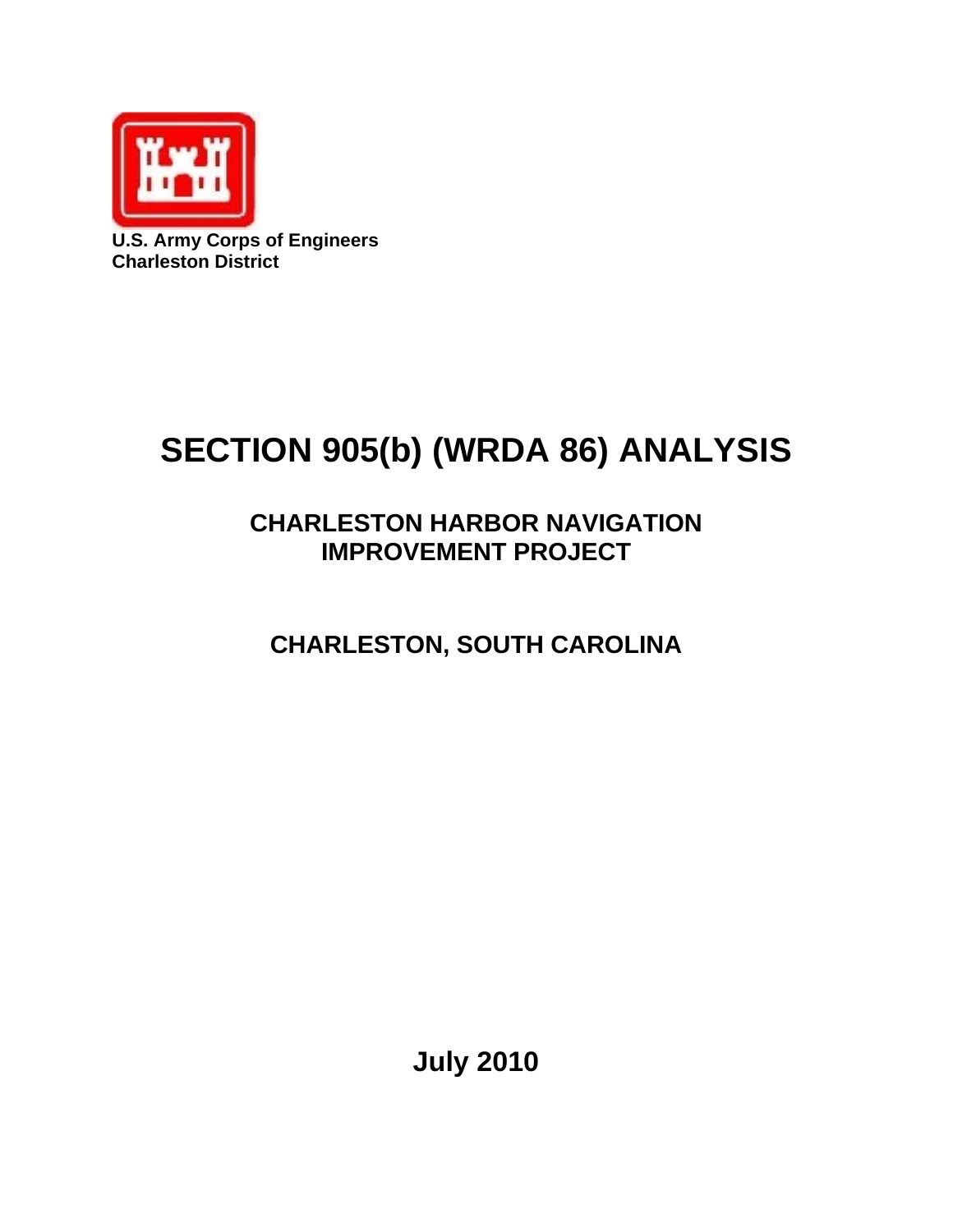## **SECTION 905(b) (WRDA 86) ANALYSIS** CHARLESTON HARBOR NAVIGATION IMPROVEMENT PROJECT, **CHARLESTON, SOUTH CAROLINA**

#### **TABLE OF CONTENTS**

| 3.0 LOCATION OF STUDY, NON-FEDERAL SPONSOR AND CONGRESSIONAL                       |  |
|------------------------------------------------------------------------------------|--|
|                                                                                    |  |
| 3.1                                                                                |  |
|                                                                                    |  |
| 4.0 EXISTING PROJECT, PRIOR REPORTS AND STUDIES 2                                  |  |
|                                                                                    |  |
|                                                                                    |  |
|                                                                                    |  |
|                                                                                    |  |
|                                                                                    |  |
|                                                                                    |  |
|                                                                                    |  |
|                                                                                    |  |
|                                                                                    |  |
|                                                                                    |  |
|                                                                                    |  |
|                                                                                    |  |
|                                                                                    |  |
|                                                                                    |  |
| 5.7 Project Area Conditions: Existing, Future-with and Future-without Conditions10 |  |
|                                                                                    |  |
|                                                                                    |  |
|                                                                                    |  |
|                                                                                    |  |
|                                                                                    |  |
|                                                                                    |  |
| 5.8.1 Views of Federal and State Environmental Resource Agencies                   |  |
|                                                                                    |  |
|                                                                                    |  |
|                                                                                    |  |
| 9.0 POTENTIAL ISSUES AFFECTING INITIATION OF FEASIBILITY PHASE 24                  |  |
|                                                                                    |  |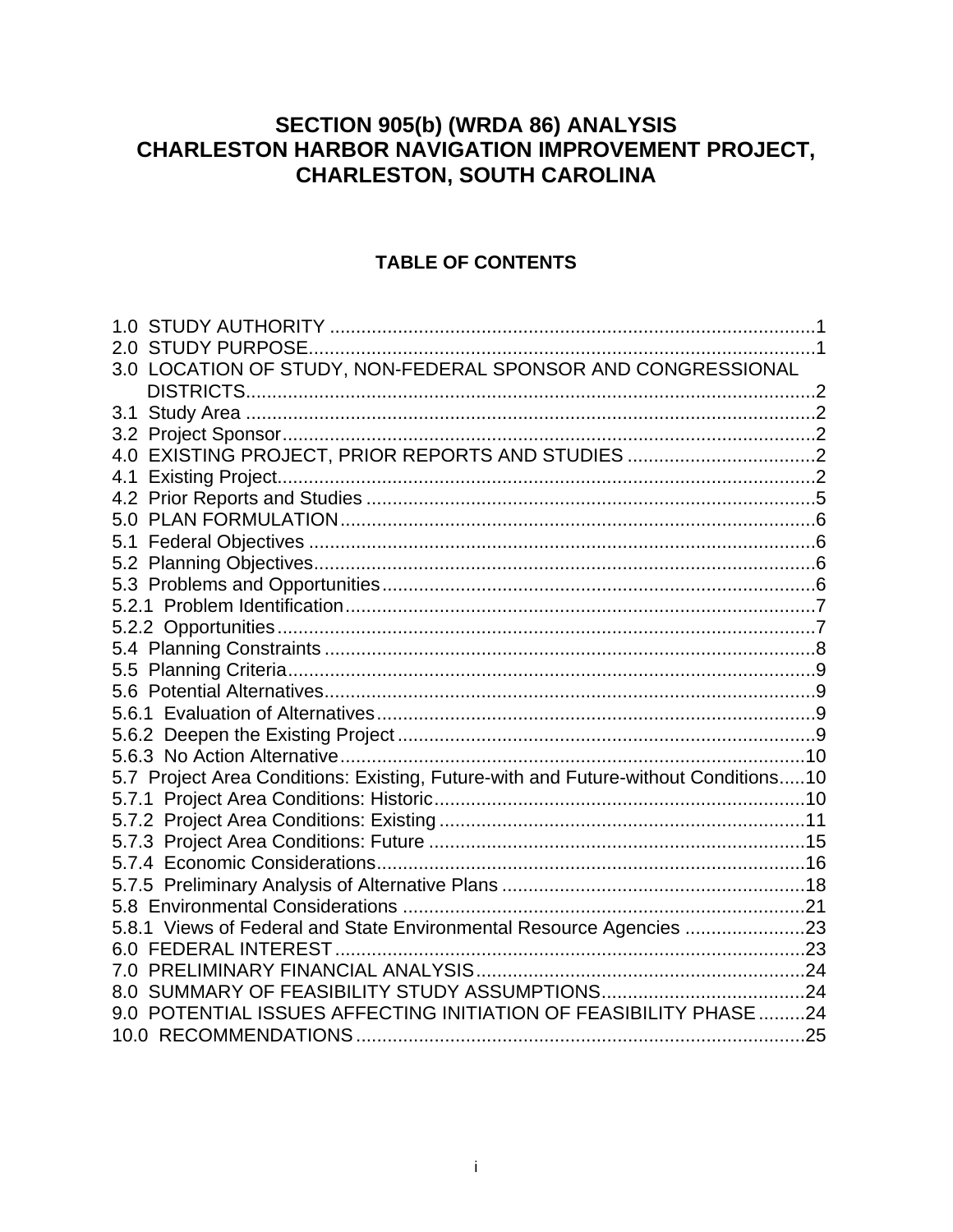#### <span id="page-2-0"></span>**1.0 STUDY AUTHORITY**

a. This study is authorized by Section 216 of the Flood Control Act of 1970 (Public Law 91-611), which authorizes the review of completed projects.

b. Funds in the amount of \$90,000 were allocated in Fiscal Year 2010 to conduct the reconnaissance study to examine the deepening of Charleston Harbor, South Carolina beyond 45 feet (13.7 m).

c. The February 1996 Final Feasibility Report, Charleston Harbor, Charleston, South Carolina served as the basis for the currently authorized Federal Navigation Channel. The project was authorized by Section 27 of the Water Resources and Development Act of 1996 (WRDA 1996):

*(27) CHARLESTON HARBOR, SOUTH CAROLINA. The project for navigation, Charleston Harbor Deepening and Widening, South Carolina: Report of the Chief of Engineers, dated July 18, 1996, at a total cost of \$116,639,000, with an estimated Federal cost of \$71,940,000 and an estimated non-Federal cost of \$44,699,000.* 

WRDA 1996 authorized deepening the entrance channel from 42 feet to the present depth of 47 feet and deepening the inner harbor channel from 40 feet to the present depth of 45 feet.

#### **2.0 STUDY PURPOSE**

The purpose of this 905(b) analysis is to determine whether there is a Federal Interest in participating in a cost shared Feasibility Study to investigate modification of the existing Charleston Harbor project in the interest of navigation improvements. The 905(b) analysis is the first activity in the overall reconnaissance phase and is generally 6-12 months in duration. Upon completion, the 905(b) Analysis is submitted to the Corps' South Atlantic Division Headquarters (Atlanta, Georgia) for review and certification of policy compliance. This certification is expected to be accomplished prior to completion of the next activity in the Reconnaissance phase, Project Management Plan (PMP) development.

The purpose of the PMP is to identify tasks in the study process and provide the basis for identifying the tasks needed to be performed during the feasibility study. PMP development will also identify the responsible parties for tasks identified and will provide estimates of the total feasibility study cost and local share. The PMP will be negotiated between the Corps and the non-Federal sponsor to ensure the work required for the feasibility phase is carefully developed and considered. The reconnaissance study ends and the feasibility phase begins when a Feasibility Cost Share Agreement (FCSA) is executed between the Corps and non-Federal sponsor. By law the overall duration of the Reconnaissance Phase shall normally be no more than 12 months and in all cases limited to 18 months.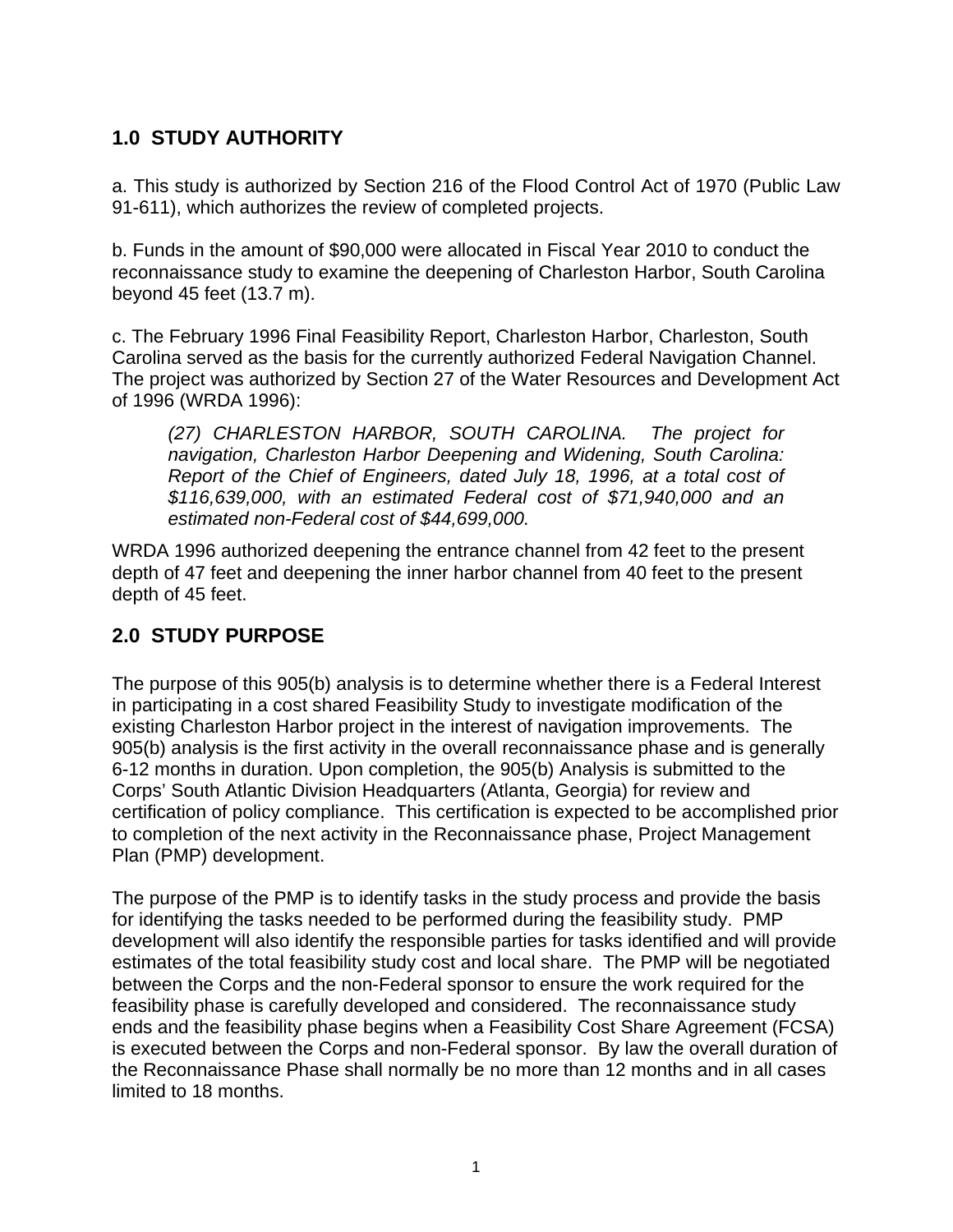#### <span id="page-3-0"></span>**3.0 LOCATION OF STUDY, NON-FEDERAL SPONSOR AND CONGRESSIONAL DISTRICTS**

## **3.1 Study Area**

Charleston Harbor is a natural tidal estuary formed by the confluence of the Cooper, Ashley, and Wando Rivers. The total area of the Harbor, which is located about midway on the South Carolina coastline, is approximately 14 square miles. Charleston Harbor is bordered by the Atlantic Ocean to the east, the city of Charleston to the west, Mount Pleasant and Sullivan's Island to the north and James Island and Morris Island to the south (see Figure 1). The harbor is approximately 140 statute miles southwest of the entrance to Cape Fear River, NC and approximately 75 statute miles northeast of the entrance to Savannah River, GA. The study area is located in Berkeley and Charleston Counties, South Carolina.

#### **3.2 Project Sponsor**

The potential non-Federal sponsor for the Feasibility phase of the study is the South Carolina State Ports Authority.

The study area lies within the jurisdiction of these South Carolina Congressional Districts:

- 1)  $1^{st}$  Representative Henry E. Brown (R)
- $2)$  6<sup>th</sup> Representative James E. Clyburn (D)

Both Congressional Districts are served by Senators Lindsey Graham (R) and Jim DeMint (R).

## **4.0 EXISTING PROJECT, PRIOR REPORTS AND STUDIES**

## **4.1 Existing Project**

The entrance to Charleston Harbor is flanked by a dual weir-jetty system 2900 feet apart. Construction of the rubble mound jetties was completed by the Corps in 1895. The south jetty extends seaward from the northern end of Morris Island and is 19,104 feet in length. The north jetty extends seaward from the southern tip of Sullivan's Island and is 15,443 feet in length. The top elevation of the jetties is approximately 12 feet above mean low water (MLW). The existing Federal navigational project includes a 17 mile long, 47-foot deep, 800-foot wide entrance channel<sup>1</sup> extending from the 47-foot ocean contour to the entrance of the harbor between Sullivans Island and Morris Island. At the entrance to the harbor, the channel transitions to a depth of 45 feet with a varying

 $\overline{a}$ <sup>1</sup> The authorized entrance channel includes a 42-foot deep x100-foot wide "strip" on each side of the main 800-foot wide center portion of the channel, resulting in a total channel width of 1000 feet.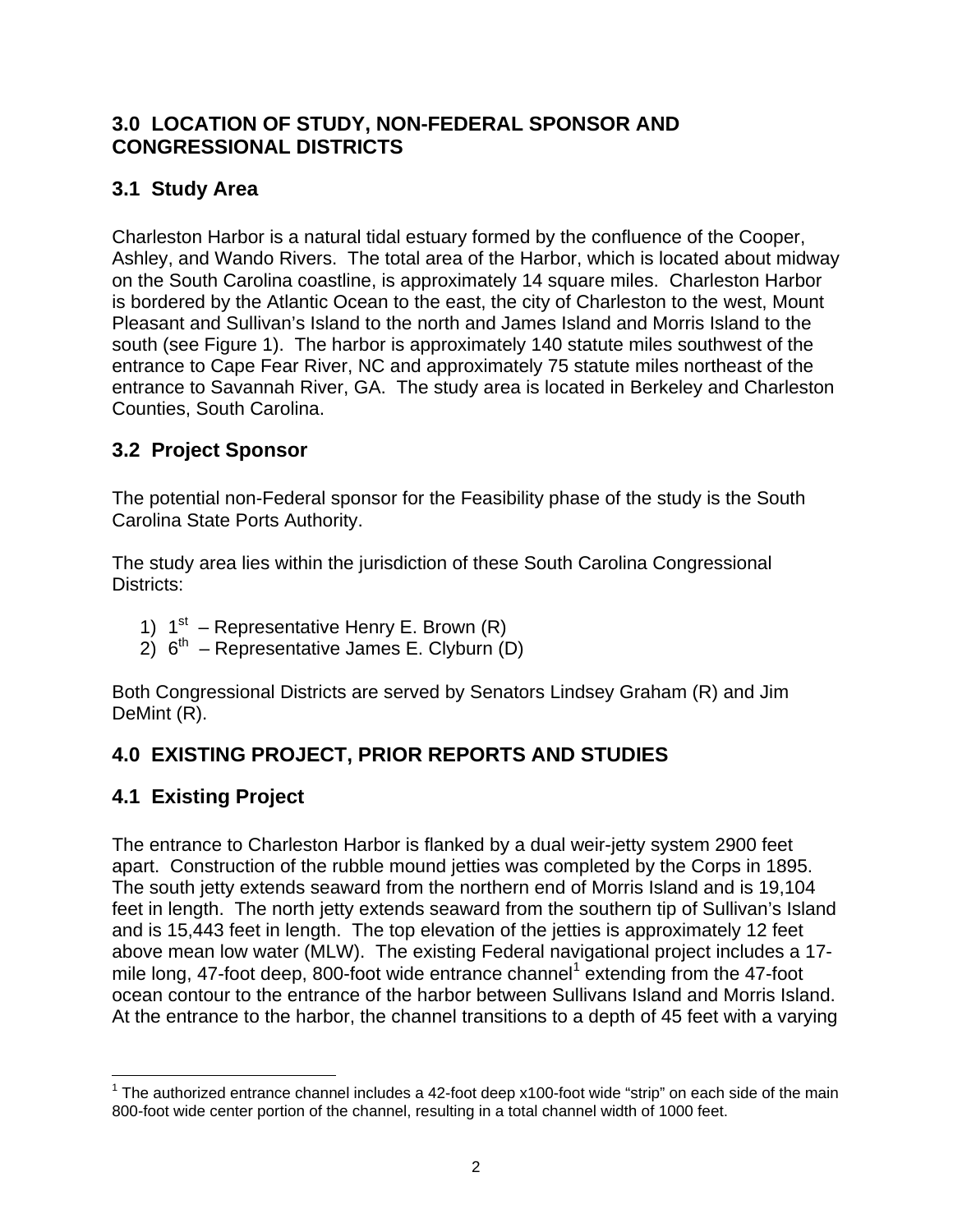

**Figure 1 - Study Location**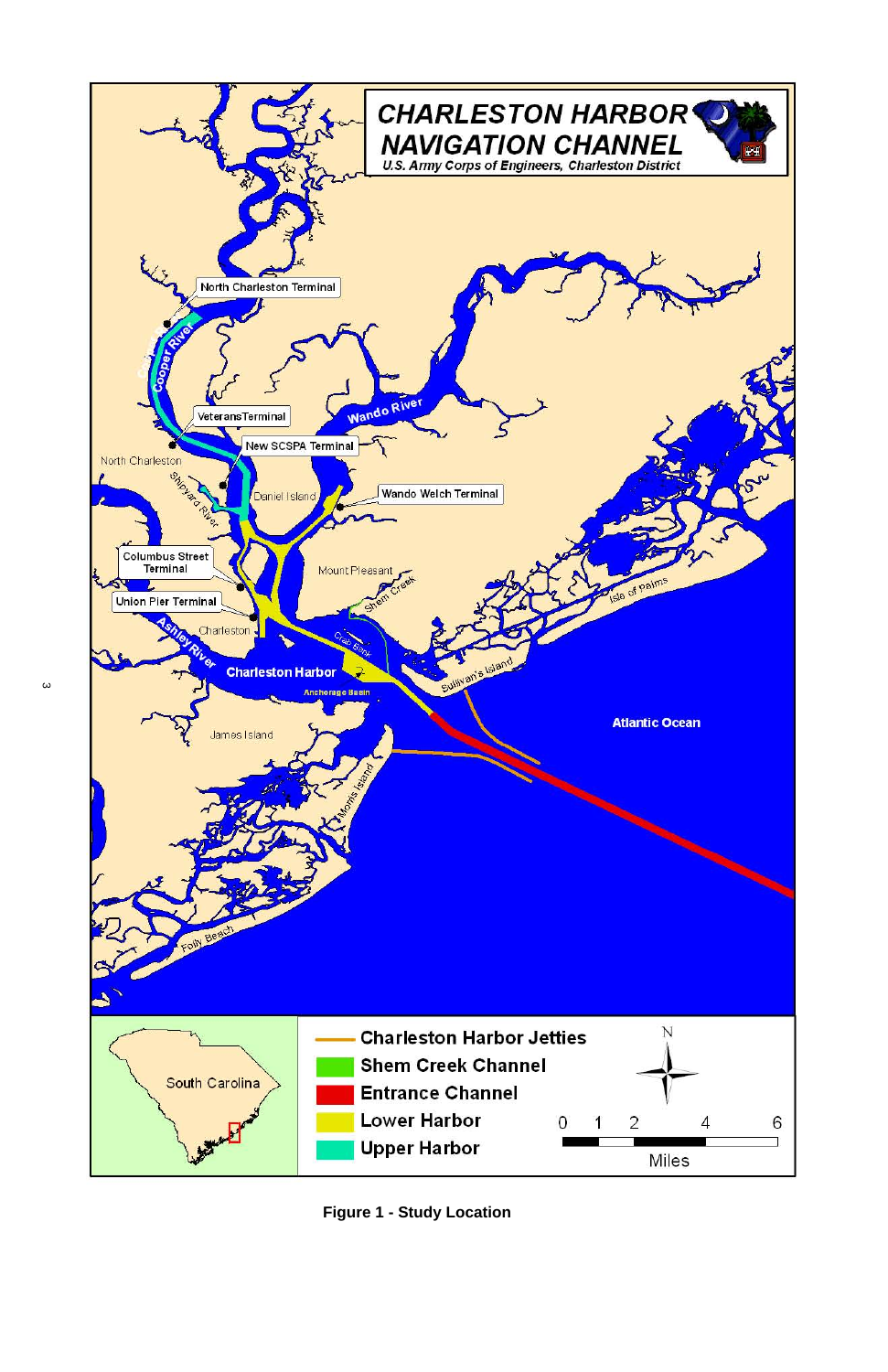width of 500 feet to 900 feet and extends approximately 15½ miles up the Cooper River to the South Carolina State Ports Authority (SCSPA) North Charleston Terminal<sup>2</sup>. An additional 2.3 mile long, 45-foot deep, 400-foot wide channel extends up the Wando River to the SCSPA Wando Welch Terminal. The SCSPA operates 5 terminals in Charleston Harbor (Union Pier Terminal, Columbus Street Terminal, Wando Welch Terminal, Veterans Terminal, and North Charleston Terminal) and has begun construction of a sixth terminal. In addition to SCSPA, there are several other private terminals operating in Charleston Harbor. The mean and spring tidal ranges in the entrance channel are 5.1 feet and 5.9 feet, respectively.

The Charleston Harbor Federal navigation channel also includes Shipyard River. Shipyard River provides an entrance channel 300 feet wide and 45 feet deep from deep water in the Cooper River to a lower turning basin, and then a 200-foot wide by 30-foot deep channel to an upper turning basin. The lower turning basin and upper turning basin are 45 and 30 feet deep, respectively. This channel serves several private terminals. This channel was originally a separate authorization (River and Harbor Act of July 25, 1912), but was incorporated into the overall Charleston Harbor Federal Navigation channel in WRDA 1986. The mean tidal range in Shipyard River is 5.3 feet above mean low water, and the spring tide is 6.1 feet above mean low water.

A small 110-foot wide by 10-foot deep shallow-draft navigation channel also extends through the harbor, behind Crab Bank and up Shem Creek to Mount Pleasant. This channel serves the shrimping and fishing industry. This channel was originally authorized in 1940 by House Document 259, 76<sup>th</sup> Congress, 1<sup>st</sup> Session. Additional authorization to modify the channel to its present dimensions was provided in 1960 by House Document 35, 86<sup>th</sup> Congress, 1<sup>st</sup> Session.

The Charleston Harbor Federal Navigation channel is able to be maintained in a manner that has minimal adverse impact to shipping. Most of the project is regularly maintained to its full authorized project depth and width. Decisions to not maintain a section of the channel to its full depth and width are driven by budget constraints. Budget constraints have also affected the frequency of dredging (i.e., the time between dredging events has sometimes been lengthened) and decisions on dredging areas with lower shoaling rates (i.e., areas that have experienced lower shoaling rates are occasionally skipped until the next dredging cycle). The areas of the channel that are not maintained to their full depth and width are: the anchorage basin, the Shem Creek channel, and part of the entrance channel. Regular maintenance of the anchorage basin has been discontinued since the closure of the Charleston Naval Base in 1996. The Shem Creek channel is rarely maintained (i.e., 2004 and 1994 were the most recent maintenance dredging events in Shem Creek). The only sections of the entrance channel that are not regularly maintained are the 42-foot deep, 100-foot wide strips on each side of the main 47-foot deep channel.

1

 $2$  The width of the channel varies from 500 feet to almost 900 feet with the wider sections located at channel bends and the narrower sections located at the longer straight-aways. Most sections of the channel have a width of 600 feet.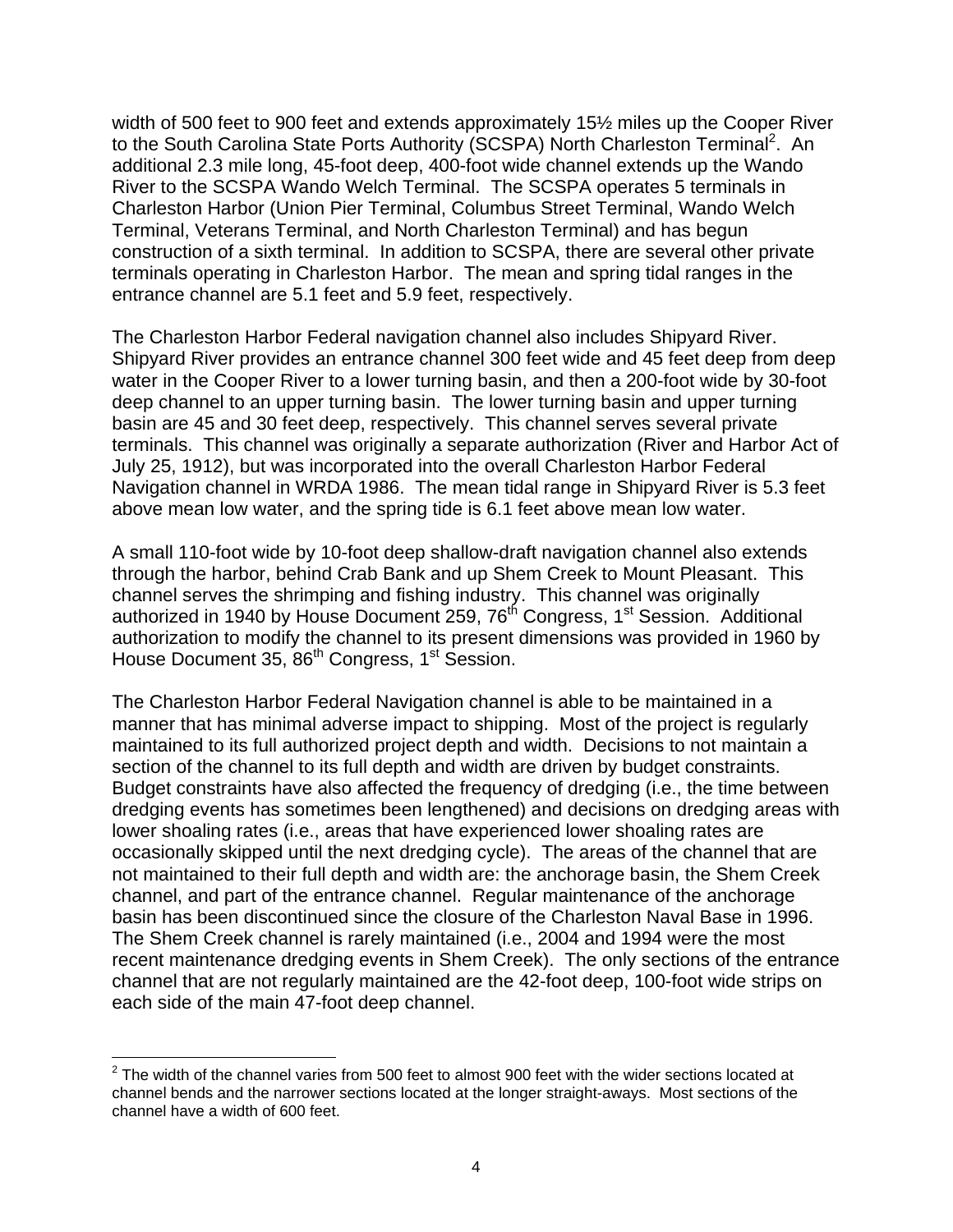#### <span id="page-6-0"></span>**4.2 Prior Reports and Studies**

The River and Harbor Act of 1852 initially authorized navigation improvements to Charleston Harbor. Later, the passage of the River and Harbor Act of 1878 authorized the deepening of a channel through the ocean bar to a depth of 21 feet MLW, as well as the construction of a pair of jetties as a means of stabilizing the new channel. In 1898 and 1904, additional dredging occurred in Charleston Harbor to secure channel depths of 26 and 30 feet deep, respectively. In October 1940, a 35-foot project was authorized, which provided for a channel from the 35-foot ocean contour up the Cooper River to the North Charleston Terminal area.

An October 1974 Interim Feasibility Report, as supplemented by a 1980 Phase I Advanced Engineering and Design Study of Charleston Harbor, recommended that Charleston Harbor and Shipyard River Entrance Channel be modified to provide for construction and maintenance of a 40-foot deep navigational channel 26.97 miles in length from the 42-foot ocean contour to the North Charleston Terminal on the Cooper River; a 38-foot deep channel in Shipyard River and 38-foot depths in both the upper and lower turning basins. A January 1984 report for Charleston Harbor, Wando River Extension recommended: (1) Federal maintenance of the Wando river navigational channel that had been completed by the South Carolina State Ports Authority in 1981 and (2) deepening of the Wando River channel from 35 feet to 40 feet. This project was completed in 1996.

In March 1990 and August 1990, the Senate Committee on Environment and Public Works and the House Committee on Public Works and Transportation, respectively, adopted resolutions that authorized the study of improvements to be made to Charleston Harbor in the interest of navigation with a particular view toward deepening and/or widening. Based on a 1996 Feasibility Study, Congress authorized further deepening of the Federal channel to its present configuration which includes a 47-foot deep entrance channel and a 45-foot deep inner harbor channel.

Construction of the authorized project was initiated in 1998 with the removal of a contraction dike at the southern tip of Daniel Island. Since that time, the entrance channel, the lower harbor (including Wando River), and the upper harbor (including Shipyard River) have been dredged to 45 feet. All of the authorized 1996 changes have been completed with the exception of the Daniel Island Turning Basin, as construction of the turning basin was contingent upon the construction of a new SCSPS six-berth terminal on Daniel Island. Plans to build the terminal on Daniel Island have been canceled, and replaced with plans for a smaller, three-berth terminal across the river at the former Charleston Naval Base. Relocation of the terminal has prompted the Corps to initiate a Post-Authorization Change Report to evaluate relocation of the authorized, but unconstructed, Daniel Island Turning Basin.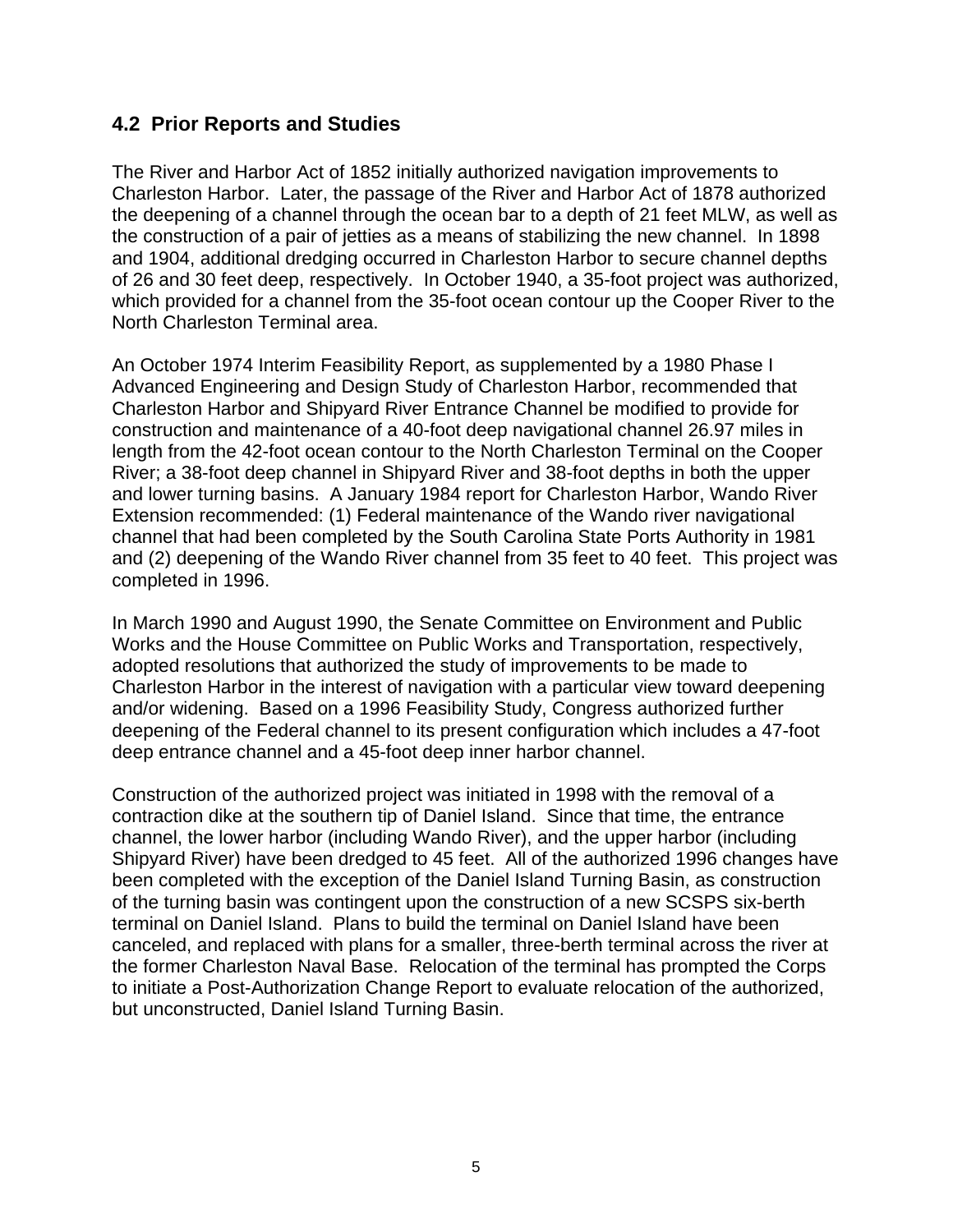## <span id="page-7-0"></span>**5.0 PLAN FORMULATION**

An assessment of water and related navigation problems, needs and opportunities is presented in the study area. General discussions are included on existing conditions assessments, expected future conditions, and statement of specific problems and opportunities with emphasis on problems warranting Federal participation in more detailed feasibility studies.

The discussion that follows presents the results of the initial iterations of the planning steps that were conducted during the reconnaissance phase.

#### **5.1 Federal Objectives**

The National or Federal objective of water and related land resources planning is to contribute to National Economic Development (NED) consistent with protecting the nation's environment, pursuant to national environmental statutes, applicable executive orders, and other Federal planning requirements. Contributions to National Economic Development (NED) are increases in the net value of the national output of goods and services, expressed in monetary units. Contributions to NED are the direct net benefits that accrue in the study area and the rest of the nation.

#### **5.2 Planning Objectives**

The objectives of this reconnaissance study are to:

- Investigate and analyze existing vessel size and movement information to determine impacts, if any, caused by the current 45-foot channel depth.
- Investigate and analyze future vessel size and draft projection data over the expected life of the project to forecast additional channel depth requirements up to and including 50 feet.
- Identify on a preliminary basis the environmental and cultural resource impacts and concerns associated with additional channel depth.
- $\bullet$ Determine whether or not there is Federal interest in initiating a feasibility study to further deepen Charleston Harbor in order to service an evolving shipping fleet that is using larger vessels.
- Identify the initial feasibility phase scope (early PMP development).
- Identify a non-Federal sponsor and develop and execute a Feasibility Cost Sharing Agreement (FCSA).
- Develop a recommendation to initiate the feasibility phase.

#### **5.3 Problems and Opportunities**

This section describes the need for harbor navigation improvement in the context of problems and opportunities that can be addressed through water and related land resource management. Problems and opportunities statements will be framed in terms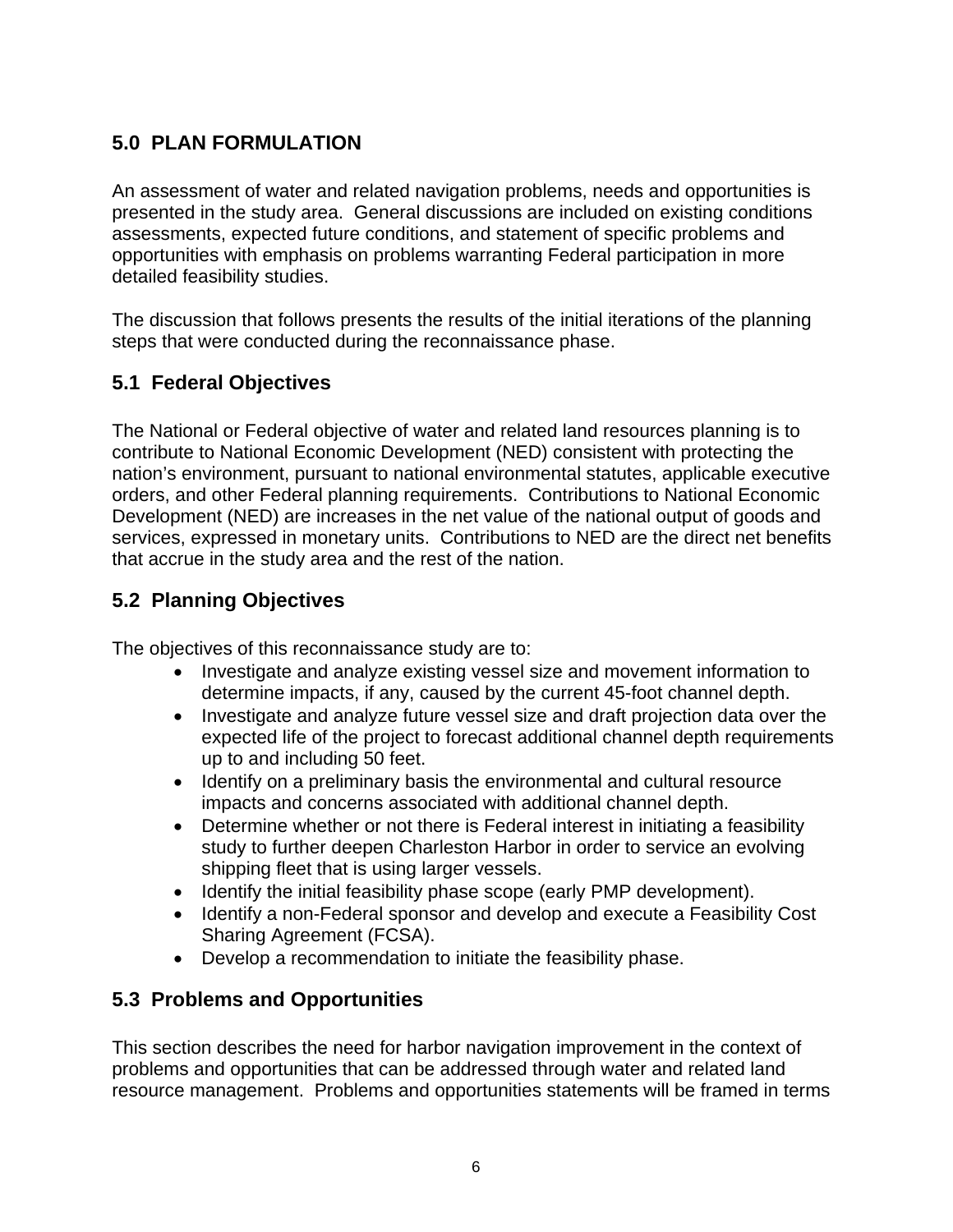<span id="page-8-0"></span>of the Federal objective and the specific study planning objectives. Problems and opportunities are defined in a manner that does not preclude the consideration of all potential alternatives to solve the problems and achieve the opportunities.

#### **5.2.1 Problem Identification**

The existing authorized navigation project was designed in the early 1990's to accommodate dry bulk, tanker, and container vessels limited to a draft of about 42 feet. While this may be sufficient for Panamax-class vessels and generation 1 Post-Panamax vessels, newer and larger vessels are expected to require drafts that exceed the design of Charleston Harbor.

- This limits opportunities to accommodate these larger class vessels which are a growing percentage of the world fleet, and allow for economies of scale and transportation cost savings.
- Growth trends in container traffic indicate that the Container ports will need to handle more traffic with expected population growth in South Atlantic Region. Traffic will be exacerbated by an expected shift in trade routes from the West Coast to the East Coast with the opening of the Panama Canal Expansion project, scheduled for completion in 2014. Lack of ports available to handle these larger Container vessels would result in inefficiencies in commodity movement as well as safety concerns resulting in increased transportation costs.

Existing Container services are now deploying Post-Panamax vessels that are calling in Charleston Harbor. These vessels are being forced to delay waiting for tidal advantage due to draft restrictions. The recent shift in trade to heavier export cargo is making this condition more pronounced, as deeper draft vessels have increasingly smaller tidal windows in which to operate, for both incoming and outgoing transits.

## **5.2.2 Opportunities**

Since 2000, the total value of international trade has risen by over 40 percent and it is becoming a larger part of our national economy. The combined value of foreign trade (imports and exports) represented 13 percent of GDP in 1990, rising to nearly 22 percent in 2006. If this trend continues, it is projected that the value of U.S. foreign trade will be equivalent to 35 percent of the Nation's GDP in 2020 and 60 percent in 2030. Marine transportation will become even more important to our economy as 95 percent of America's foreign trade is moved by ship. The bottom line: to sustain expected growth, it is estimated the U.S. must expand its overall port capacity by 10 percent annually. This would require port expansion, mainly on the West Coast, Gulf Coast and South Atlantic. That is the equivalent of adding capacity equal to the Port of Oakland every year. $3$ 

 3 United States Department of Transportation Maritime Administration. "The Maritime Administration and the U.S. Marine Transportation System: A Vision for the 21<sup>st</sup> Century." November 2007.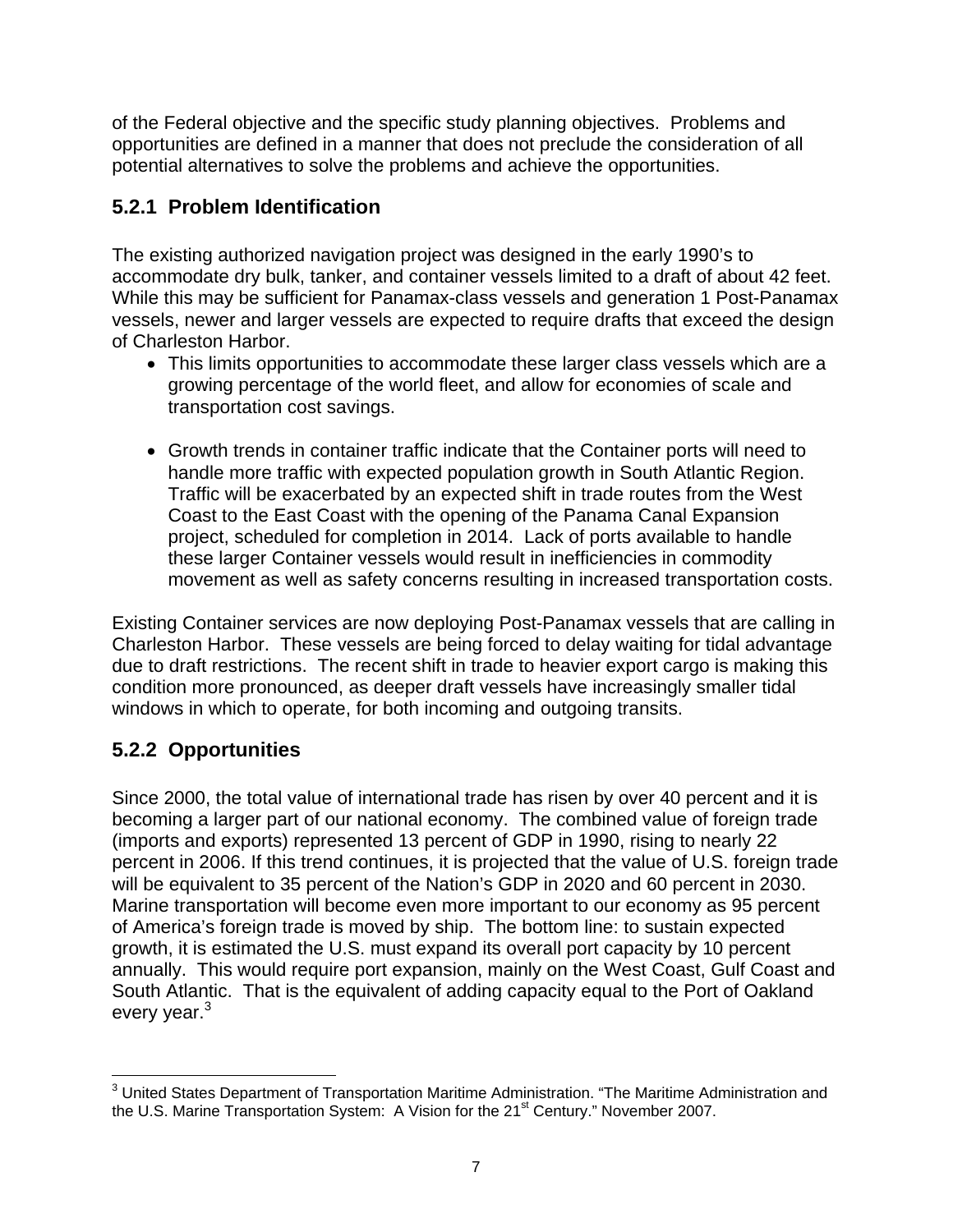<span id="page-9-0"></span>The Charleston port district's ranking as a global trading port is consistently in the top ten nationally in container traffic and cargo value. In 2009, the Charleston port district was ranked ninth (out of 200 deep-draft ports) in cargo value<sup>4</sup>, and ninth (out of 80 container ports) in container traffic.<sup>5</sup>

Shipping trends in Charleston show adherence to projections for considerable growth in ship size, in all three dimensions, draft, beam, and length. As economies of scale and improved vessel technologies have driven ship sizes larger, the world's port infrastructure must be rapidly expanded in channel depths and widths and terminal capacity to accommodate larger ships. The number of ports able to handle larger vessels around the world is growing, and, most importantly, the Panama Canal is currently expanding lock capacity to handle ships of 25% greater draft (up to 50 ft), 52% greater beam (up to 160 feet), and 30% greater length (up to 1250 feet). Ships have been under construction for several years to be ready for the new canal capacity when the new Panama Canal locks open in 2014.

There is opportunity to deepen the navigation channel at Charleston Harbor to accommodate larger container vessels. Particularly important is the great increase in the deployment of those vessels, which is occurring now and expected to increase when the Panama Canal Expansion Project is completed in 2014. These larger vessels, commonly referred to in the shipping industry as the "Super Post-Panamax" vessels, are expected to comprise greater percentages of vessel fleet composition over the next several decades. This transition to larger vessels is expected to occur rapidly and current Panamax vessels are expected to no longer be used in the Asia service by 2024. Additional depth would be required to serve existing users of Charleston Harbor by that time, as the transition from the current Panamax fleet is complete. $6$ 

#### **5.4 Planning Constraints**

The planning constraints identified in this preliminary analysis are as follows:

Compliance with applicable Executive Orders, Statutes and Regulations including but not limited to: Archeological and Historic Preservation Act; Archeological Resources Protection Act; National Historic Preservation Act; Clean Air Act; Clean Water Act; Coastal Barrier Resources Act; Coastal Zone Management Act; Magnuson-Stevens Fishery Conservation and Management Act; Marine Mammal Protection Act; Marine Protection, Research, and Sanctuaries Act; Endangered Species Act; and National Environmental Policy Act.

 $6$  Ralph, Bill. "Some thoughts on what the future holds for the Economy & our Ports," South Atlantic & Caribbean Ports Association Meeting. 6 Nov 2009. <http://aapa.files.cms-

 $\overline{a}$ <sup>4</sup> U.S. Census Bureau Trade Data Branch report FT920 Tables 1&6<br><sup>5</sup> USACE Navigation Data Center U.S. Waterberne Centeiner Traffic

<sup>&</sup>lt;sup>5</sup> USACE Navigation Data Center U.S. Waterborne Container Traffic by Port/Waterway (2008)<br><sup>6</sup> Balph, Bill. "Same thoughts an what the future holds for the Economy 8, our Perte." South Atla

plus.com/SeminarPresentations/2009Seminars/09Facilities/09FACENG\_Ralph\_Bill.pdf>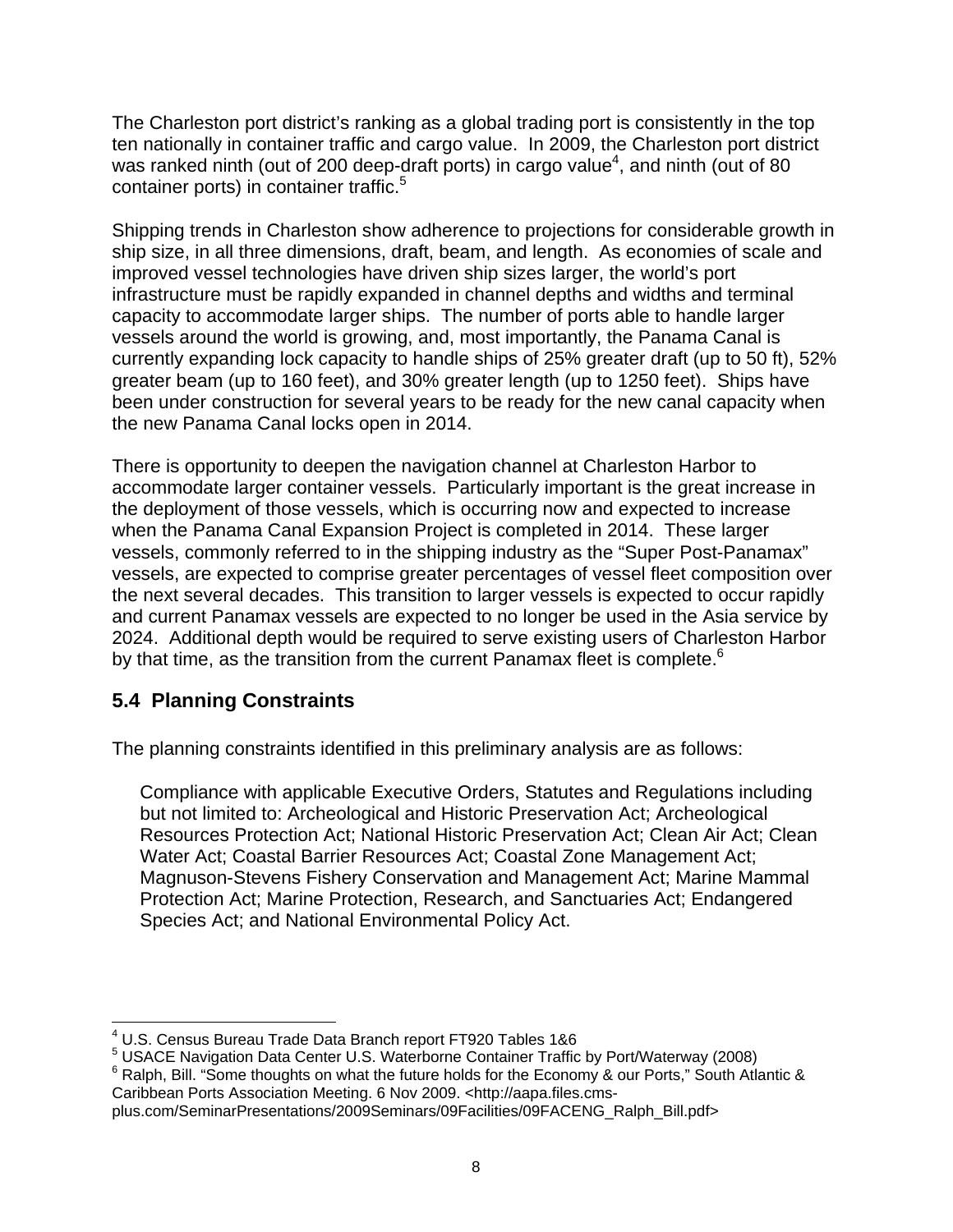#### <span id="page-10-0"></span>**5.5 Planning Criteria**

The following are preliminary criteria for evaluating proposed project alternatives. These criteria will be finalized in the feasibility report.

- 1) The navigation project must be economically justified with expected benefits exceeding cost over the 50-year project life.
- 2) The recommended alternative will provide a long term solution that is technically and environmentally feasible.

#### **5.6 Potential Alternatives**

The reconnaissance level alternatives analysis does not constitute a complete analysis of the full array of potential alternatives nor does it define a preferred alternative or National Economic Development (NED) plan. Detailed analyses are expected to be conducted in the proposed feasibility phase and would likely involve evaluation of all alternatives to address the problems and opportunities. The array of alternatives that may be examined in the feasibility study would likely include navigational improvements to some or all of the channels in Charleston Harbor, including (1) deepening channel(s) up to 50 feet MLW or more, (2) widening channel(s), (3) adjusting existing channel alignments/bend easing, and (4) widening and/or lengthening turning basins.

#### **5.6.1 Evaluation of Alternatives**

During the feasibility phase, Charleston Harbor will be evaluated to identify the extent to which the array of alternatives will be applied to each reach. Problems and opportunities pertinent to each reach will be identified and investigated. A matrix of reach specific alternative plans will be developed and evaluated to produce a recommended plan for improvements to Charleston Harbor. This process will include the appropriate level of engineering, economic, and environmental analyses to identify all possible benefits and impacts associated with the projected navigational improvements.

## **5.6.2 Deepen the Existing Project**

Additional channel depth would allow current and future shippers to more fully utilize larger class vessels and would reduce anticipated future congestion. The current depth of the existing inner harbor channel is 45 feet. The Entrance Channel from the Atlantic Ocean through the jetties is 47 feet deep to allow for wave action. For the purposes of this reconnaissance level study deepening the existing inner harbor to depths of 48 feet and 50 feet was investigated (including 2 additional feet in the Ocean entrance channel). A project depth of 50 feet is often discussed as a way for East Coast US ports to prepare for the expansion of the Panama Canal, expected to open in 2014. A depth of 48 feet, though shallower than the preferred depths documented by the pilots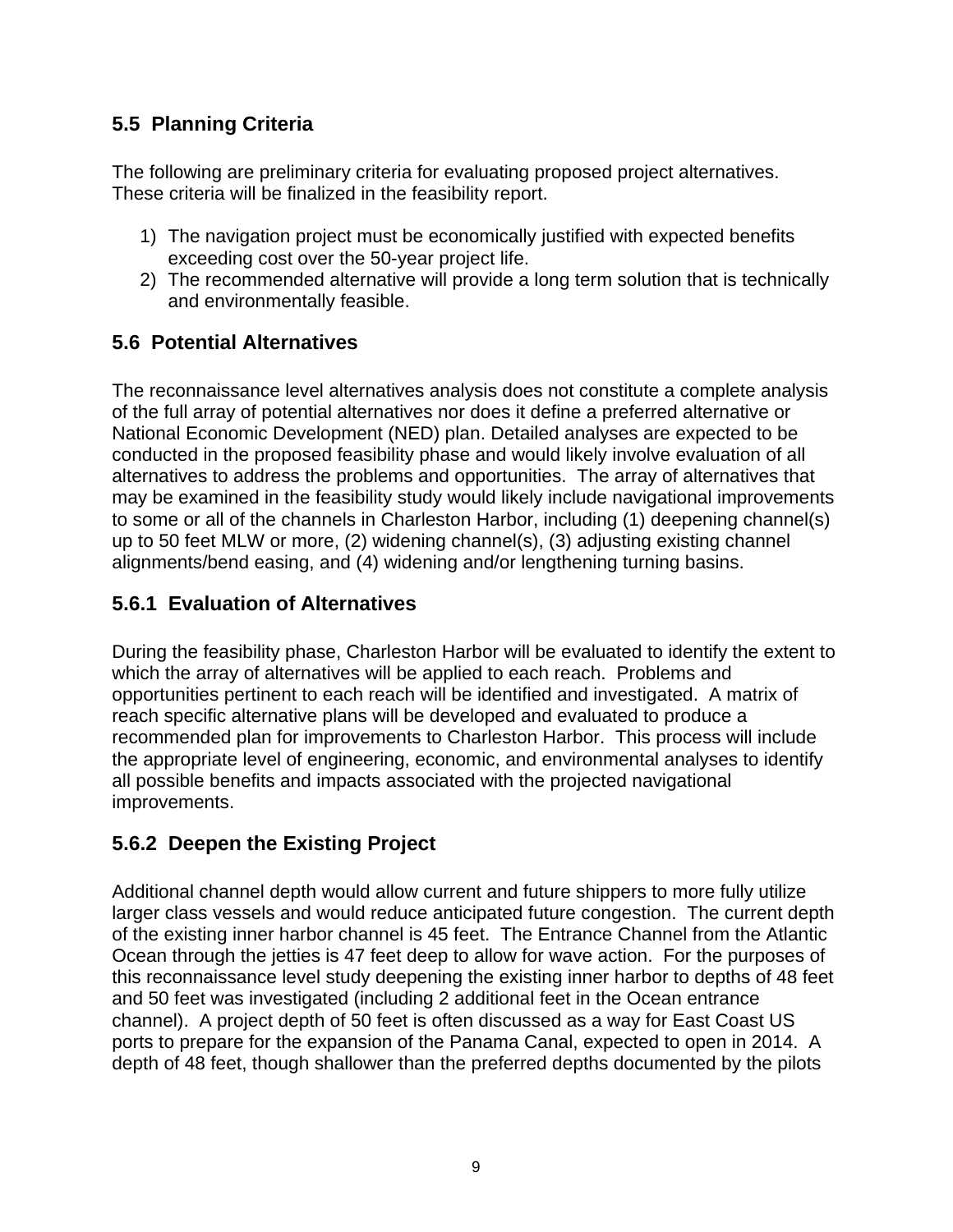<span id="page-11-0"></span>and SCSPA, may reasonably accommodate the Post Panamax vessel with some tidal delays and/or lightloading. The benefits and costs of these and other alternatives will be fully evaluated in the Feasibility Study, including depths greater than 50 feet.

#### **5.6.3 No Action Alternative**

The No Action alternative would involve no action on the part of the Corps of Engineers. The existing navigation channel would remain at its current authorized depth, dimension and location. This alternative will be considered further in the feasibility phase and will also be used as a basis of comparison to all action alternatives considered.

#### **5.7 Project Area Conditions: Existing, Future-with and Future-without Conditions**

#### **5.7.1 Project Area Conditions: Historic**

The port of Charleston is a major strategic and economic national asset. The Charleston port district's ranking as a global trading port is consistently in the top ten nationally in cargo value and container volume. In 2009, the Charleston district was ranked ninth in cargo value and ninth in container volume. The most important containerized imports, by tonnage, are chemicals, machinery and textiles. More than 2,100 vessels from ports around the world called at the Port of Charleston in 2007. Of these, 74 percent were container ships, 8 percent were tankers, 4 percent were dry-bulk carriers, and 4 percent were general cargo vessels. The major commodities handled at the port included agricultural products, consumer goods, machinery, metals, vehicles, chemicals, and clay products.

The 1996 Feasibility Study projected various future commodity movements to reach the conclusion that Charleston Harbor should be deepened to 45 feet. That study placed greater emphasis on bulk commodities (coal, grain) and liquid bulk (gasoline, fuel oil, chemicals) compared to containerized traffic. In comparing the report projections to the actual commerce through 2008, the liquid bulk movements have been larger than expected, the dry bulk movements have been less than expected, and the container movements were in the first few years greater than expected but more recently were less than projected. A new bulk commodity of iron ore and steel scrap has been brought in as a result of the opening of Nucor Steel plant in the late 1990s, and Charleston Harbor has handled about 1,000,000 tons since 2000.

The historic tonnage retrieved from Waterborne Commerce show an increase in tonnage bulk commodities – gasoline, distillate fuel oil, residual fuel oil, lubricating oil, grains, coal, and iron carbide from 2004 through 2008. In 2005, gasoline receipts at Charleston Harbor totaled 1.6 million tons and have remained relatively stable from 1999 through 2005 with the exception of a significant drop in 2003. In 2005 and 2006, an average of about 26 million short tons of waterborne commerce were moved through the harbor, although this had decreased to about 21 million in 2008 as a result of the recession. The primary exports are chemicals, paper, and wood pulp. Petroleum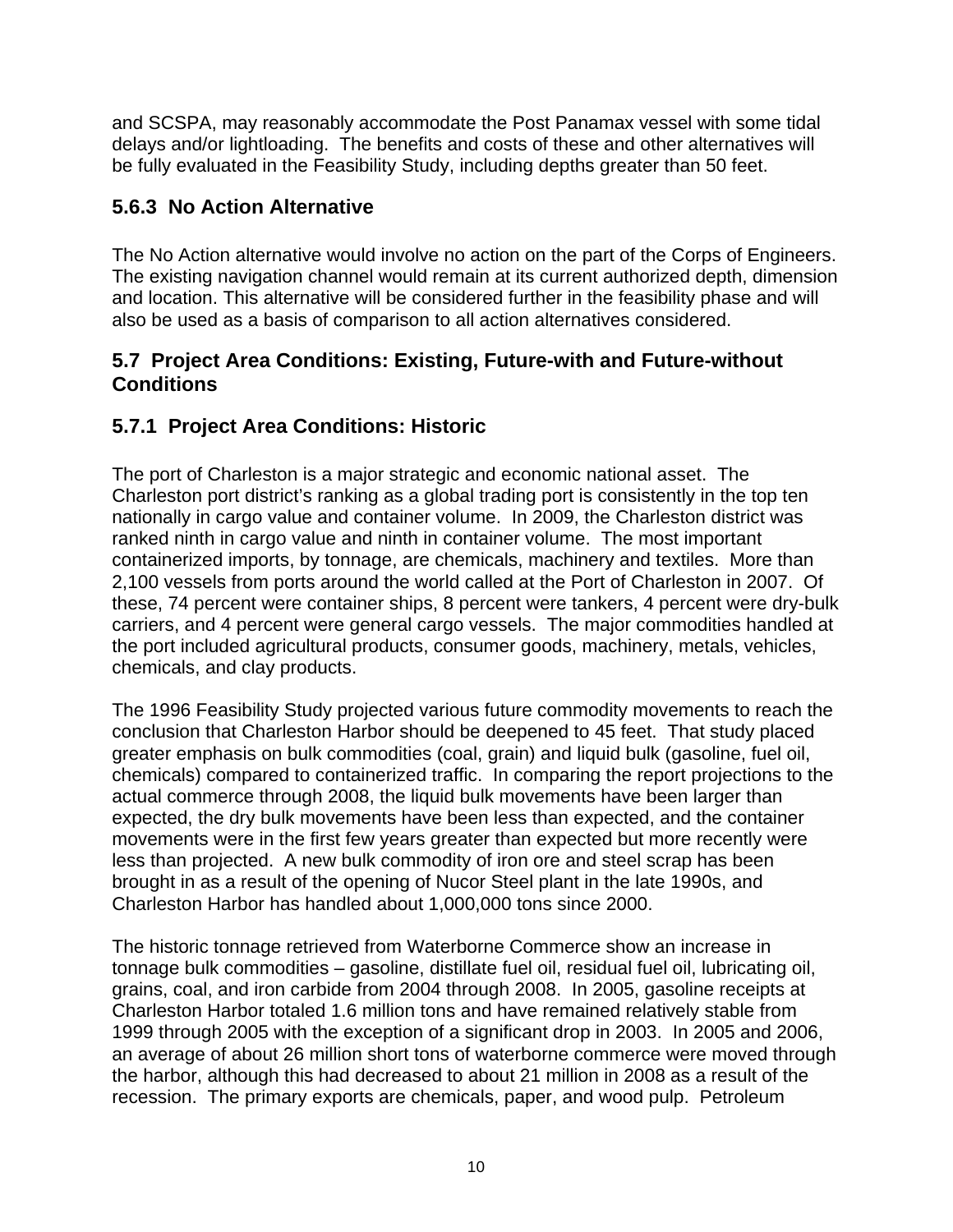<span id="page-12-0"></span>products, coal, chemicals, cement, bauxite, non-ferrous metal products, and primary iron and steel products are the major commodities for Charleston Harbor. Increases in tonnage are attributable especially to expected increases in tonnage in petroleum, break-bulk, and containerized cargo. Decreases in tonnage have been mostly grain and coal related.

Between 1999 and 2005, receipts of distillate fuel oil have increased, exceeding the historical highs in the late 1970's of nearly 700,000 tons. Tonnage increased from 607,000 tons in 1999 to 832,000 tons in 2005. Tonnage dipped in 2002 to 508,000 tons, but reached an all-time high of 906,000 tons in 2004. In the 1996 report, projections of distillate fuel oil tonnage were also based on Department of Energy projections, of 457,000 tons in 2002 and 558,000 tons in 2012, which were largely underestimated in the 1996 Feasibility Study.

Containerized traffic in Charleston Harbor showed significant growth when the 45-foot project was constructed in the late 1990s. Container traffic grew from over 1.2 million TEUs in 1998 to over 1.6 million in 2003. Since 2005, Container traffic has been flat to down. From 2007 to 2009 containerized traffic and break-bulk have experienced a decline. The recent decline in container traffic is likely related to the current global economic conditions. The current economic recession has impacted commerce in many sectors of the economy both nationally and internationally. It should be noted that this trend is a snapshot of activities from 2007 to 2009 and is likely to change when the economy recovers from its recession. Data obtained from Port Container Traffic from December 2008 to December 2009 reveal that other major ports in the US have also experienced a significant decline in container traffic.

#### **5.7.2 Project Area Conditions: Existing**

 $\overline{a}$ 

The existing conditions are defined in this report as the project conditions that exist today (2010) plus any changes that are expected to occur prior to project year one, anticipated in 2020. The Charleston Harbor 45-foot project was designed to serve Panamax Container vessels and similar size container vessels limited to a draft of about 42 feet. When the project was authorized in 1996, Sub Panamax and Panamax vessels made up about 80 percent of the Container capacity in the World Fleet and newbuild vessels. Since then, larger Post Panamax and Super Post Panamax classes of vessels are making up increasing percentages of newbuild vessels and the World Fleet.

12% of the total U.S. population), and it is expected to grow to over 57 million by 2050.<sup>7</sup> The South Atlantic Region is one of the fastest growing parts of the Country. Five South Atlantic States (North Carolina, South Carolina, Georgia, Alabama and Tennessee) and North Florida have been designated as the Piedmont Atlantic MegaRegion. The population of this MegaRegion in 2000 was 34 million people (over

<sup>7</sup> Georgia Institute of Technology, Center for Quality Growth and Regional Development. *Emerging MegaRegions: Studying the Southeastern United States*, January 2006 (http://smartech.gatech.edu/handle/1853/10694/browse?type=type&order=ASC&rpp=20&value=Technica l+Report)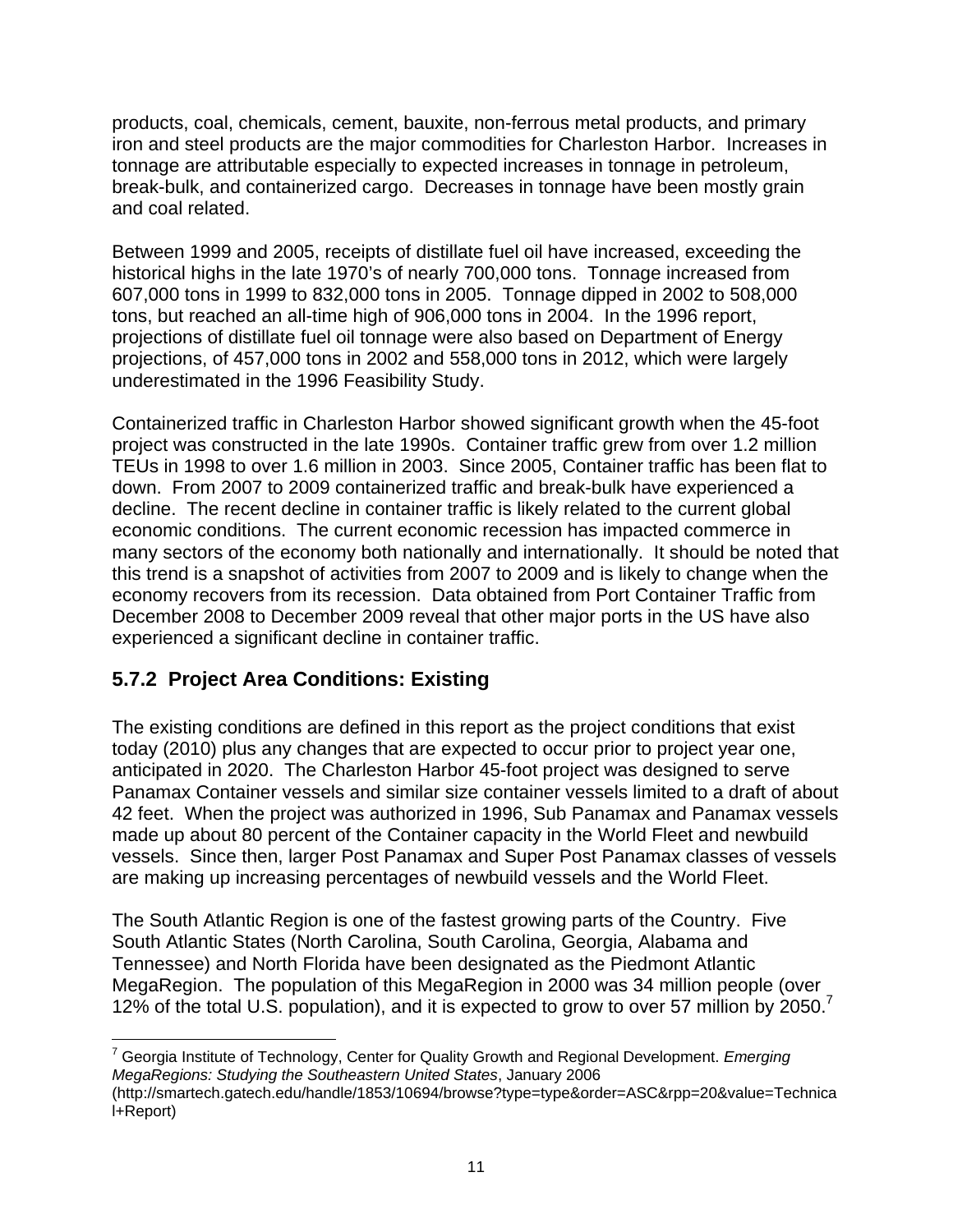Much of this growth is occurring in a crescent-shaped area of economic activity from Raleigh-Durham, NC to Birmingham, AL and includes Charlotte, NC and Atlanta, GA. This region is growing faster than the surrounding areas and much faster than the US as a whole. The port of Charleston is ideally suited to serve this growing part of the nation.

projected that by 2010, 90% of general cargo would be containerized.<sup>8,9</sup> As newly-built Over the years, containerized cargo has taken over a large proportion of the worldwide general cargo trade. A 2001 Society of Naval Architects and Marine Engineers (SNAME) paper reported that 70% of all cargo was being shipped in containers and containerships are introduced into worldwide waterborne trade, it is expected that a growing share of these new ships will be Post-Panamax vessels similar to that of the sixth generation design. These larger ships will be deployed in response to increases in container cargo volume, as well as from pressure to transport goods at a faster rate and with lower slot costs (the cost of shipping a single container).

Both long term and short-term data acquired from the local ship pilots indicates steady increases in the draft and size of ships calling on Charleston. Annual average ship drafts for the largest ships, those with drafts over 38 feet, increased to greater than 40 feet in 2010 (based on partial year data for 2010), as shown on Figure  $2^{10}$ 

Monthly data trends show a steady increase in ships' draft and size in the months following the worst of the recession, beginning in July 2009, through February 2010. In this eight month period, ship drafts increased from less than 31 feet to over 33 feet for all piloted ships, and from less than 40 feet to nearly 41 feet for the largest ships, those over 38 feet in draft. Gross tonnage of ships also increased with similar trends for both categories: all ships, and the largest ships over 38 feet draft.<sup>11</sup> As Container traffic grows over the next few years, these ships will be able to handle additional cargo and increase their sailing drafts closer to their design drafts. This draft increase will restrict vessel calls to certain tide conditions, create delay and may cause diversions to more distant ports. These problems would bring inefficiency into the logistics system and increase transportation costs.

New ships built to take advantage of the Panama Canal improvements are already sailing to the U.S. Charleston is one of the U.S. ports capable of handling some of these vessels now, but is restricted by tide. Since February 2010, seven ships have called to the Port of Charleston with more than 8,000 TEU (Twenty-foot Equivalent Units) in capacity. Strategic and economic objectives indicate a compelling need for U.S. ports to be able to accommodate these new larger ships without tide restriction, in channels wide enough to accommodate two-way traffic, so these ships can bring their

 $\overline{a}$ <sup>8</sup> Payer, Hans G. *Technological and Economic Implications of Mega-Container Carriers, SNAME* Transactions, Vol. 109, 2001, pp. 101-120. 9

While this projection appears to not have come true, most likely due to the current worldwide recession, there is still an upward trend in the percentage of cargo that is shipped in containers.

there is still an upward trend in the percentage of cargo that is shipped in containers.<br><sup>10</sup> USACE Navigation Data Center Waterborne Commerce of the U.S. CY 2004 -2008 Atlantic Coast<br><sup>11</sup> Charleston Branch Pilot Associati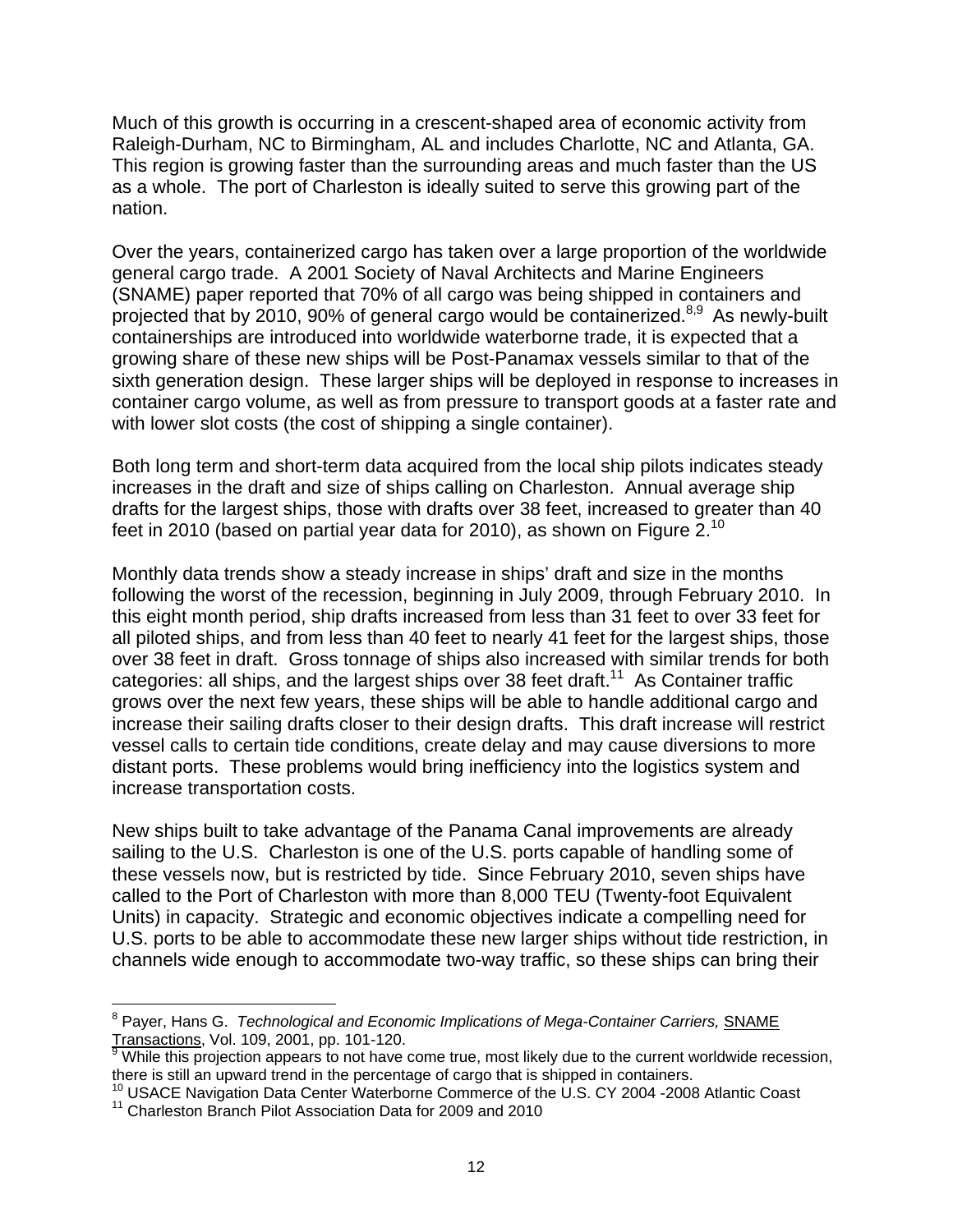

**Figure 2 - Piloted Vessels: Monthly Averages – July 2009 thru February 2010** 

full economic efficiencies to U.S. ports and businesses trading in global markets and fulfilling global strategic missions. Draft and tide constraints cause light loading and transit delays, resulting in higher transportation costs or diversions to less appropriate ports.

In February 2010, Mediterranean Shipping Company's MSC Rita, the largest container carrier ever to call at the Port of Charleston, docked at the Wando Welch Terminal. Measuring 1063 feet long and with a breadth of 141 feet, the Rita brings with it a nearly 48-foot draft when fully loaded. That's significant as it implies current demand to use Charleston Harbor by ships that can only use the harbor at high tide when fully loaded.

The shipping industry continues to move toward these colossal vessels in anticipation of the expanded Panama Canal's opening in 2014. The service between the U.S. East Coast and Asia currently deploys 12 Post-Panamax vessels with capacity of 6,050 20 foot equivalent units (TEU). Typically, a vessel with a capacity of 6,000 TEU's draws a draft of 46 feet when fully loaded. According to industry statistics from  $DREWRY^{12}$ ,

 $\overline{a}$ 12DREWRY SHIPPING CONSULTANTS, 2001, *Post-Panamax Containerships – The Next Generation*, London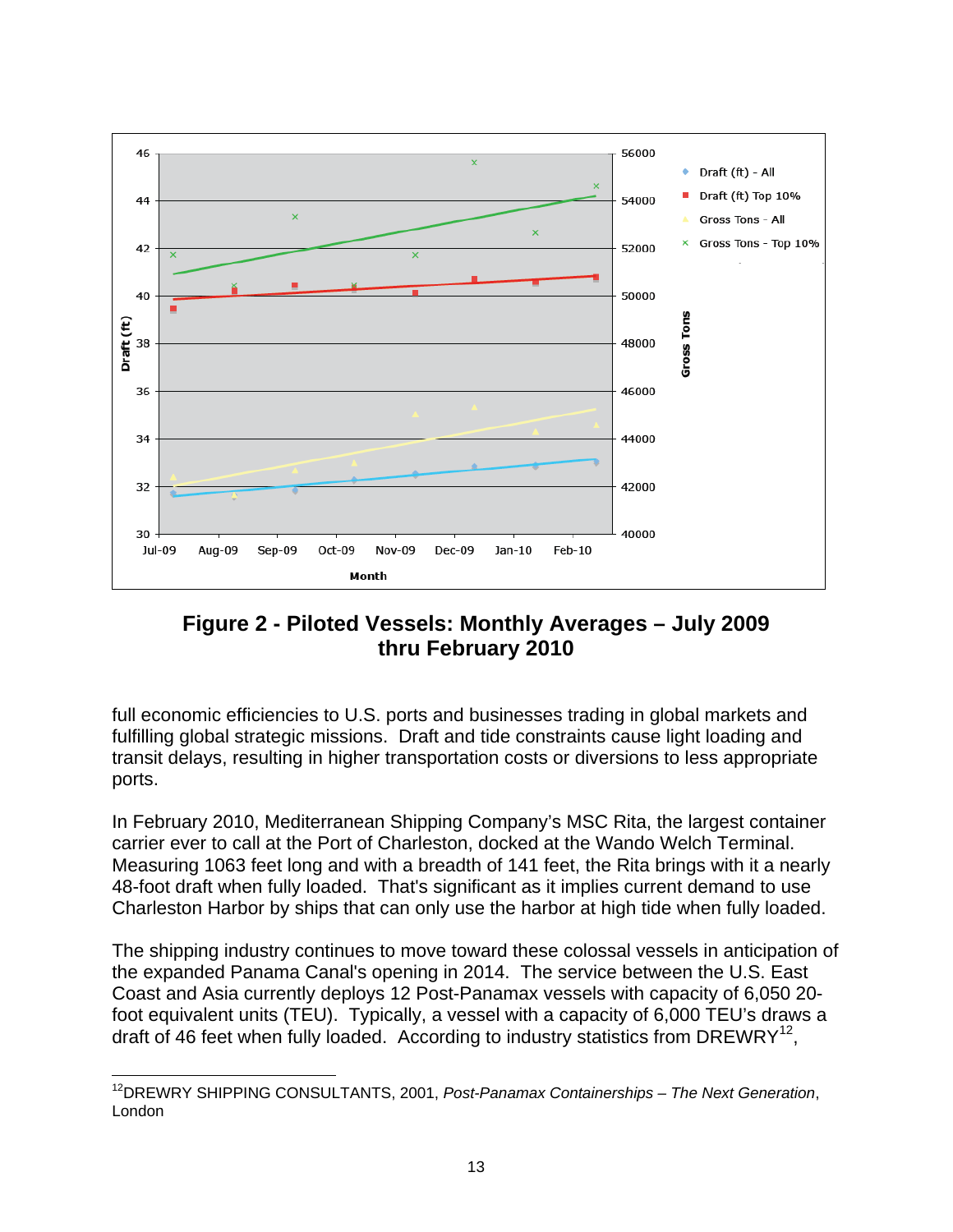72% of current vessels on order are Post-Panamax (5,000+ TEU) and 55% are over 8,000 TEU, which reflects future vessel fleets. Most of these container ships draw deepest draft and mostly carry break-bulk.

Charleston has the deepest channels on the South Atlantic coast, capable of handling large ships and vessels drawing up to 47 feet of water (limited to a tide window of 2 hours per day). However, as shown in Table 1, to receive 24-hour access in the Port of Charleston, ships have to be drafting 43 feet or less and will be constrained by tide beyond that. Container ships are among the deepest drafting ships calling on Charleston Harbor, and their tight schedule and expensive delays causes them to avoid waiting on tidal advantage. Note that a container ship calling at a greater than 43-foot draft could be delayed on both the inbound and outbound voyage, compounding the problems with tight schedules and valuable cargo.

According to the SCSPA, 495 ships of design draft 43 feet or greater called the Port of Charleston from December 2008 to December 2009. All of the ships with a draft of greater than 43 feet would be constrained by tide if they were fully loaded. Without additional depth Charleston Harbor will continue to impose a constraint on the use of larger vessels. Vessels with deeper draft will be able to take advantage of deeper channel and reduce transportation costs from tidal delays and light loading. The recent shift to heavier export cargo is causing vessels to sail at closer to their design drafts, resulting in tidal delays and light loading that increase transportation costs.

Of the 37,242 commercial ships in the entire world listed by Lloyds Register of sufficient size to require a pilot entering Charleston, 5914 have full load drafts in excess of 43 ft (Charleston's current 24 hour draft limit), and 2494 have full load drafts greater than 48

| <b>Table 1 - Tidal Limitations on Port</b><br>of Charleston Vessel Draft             |    |  |  |  |  |
|--------------------------------------------------------------------------------------|----|--|--|--|--|
| Hours/Day Available for<br><b>Vessel Draft</b><br><b>Inbound or Outbound Transit</b> |    |  |  |  |  |
| 24                                                                                   | 38 |  |  |  |  |
| 24                                                                                   | 39 |  |  |  |  |
| 24                                                                                   | 40 |  |  |  |  |
| 24                                                                                   | 41 |  |  |  |  |
| 24                                                                                   | 42 |  |  |  |  |
| 24                                                                                   | 43 |  |  |  |  |
| 16                                                                                   | 44 |  |  |  |  |
| 12                                                                                   | 45 |  |  |  |  |
| 8                                                                                    | 46 |  |  |  |  |
| 6                                                                                    | 47 |  |  |  |  |
| 2                                                                                    | 48 |  |  |  |  |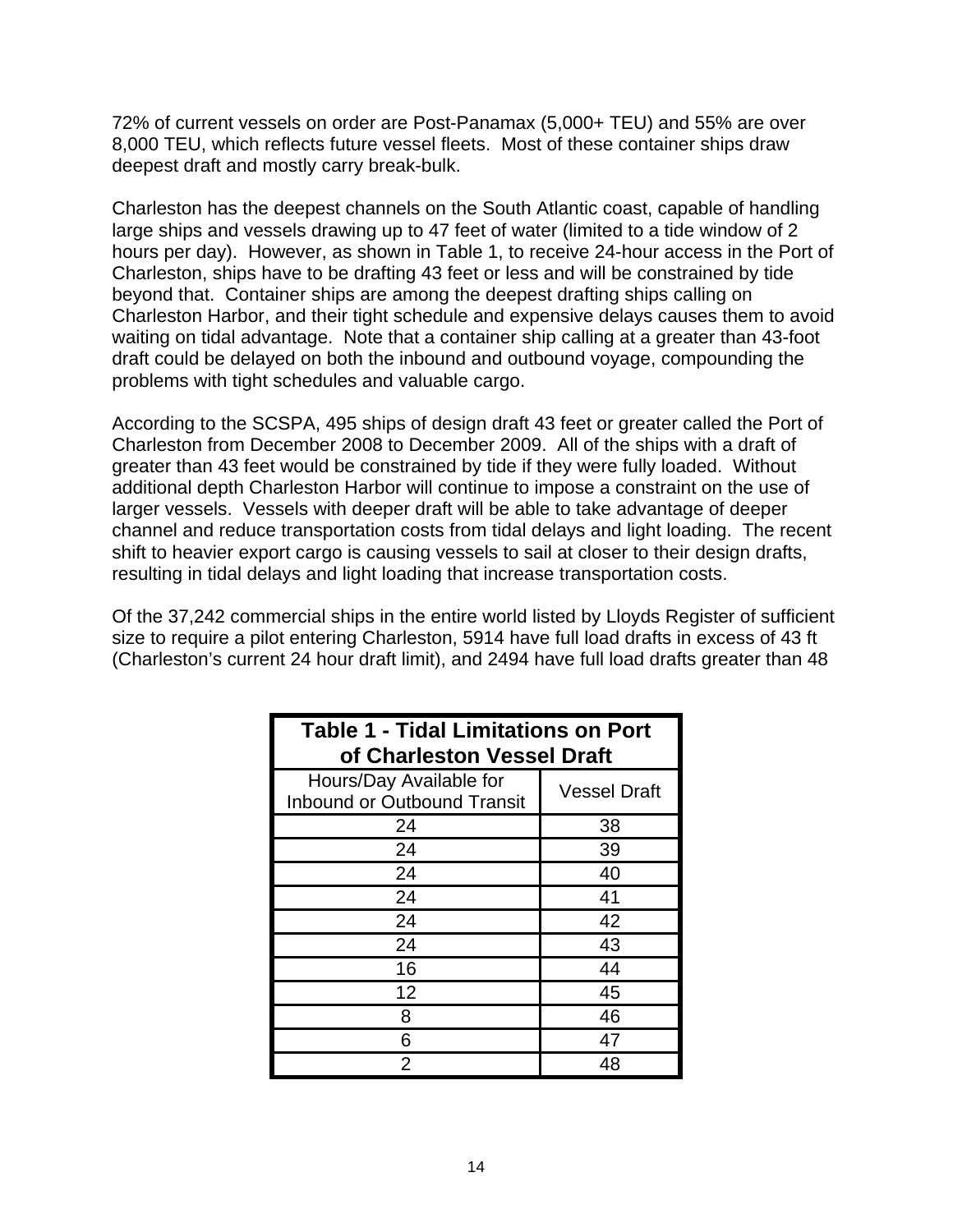<span id="page-16-0"></span>feet (Charleston's current high tide draft limit). Thus, 16% of the world's ocean-going ships are currently restricted either by tide or cargo carriage to trade in Charleston and 7% cannot trade when fully loaded on any stage of tide.

Note that these draft accommodations are available today because the harbor has been completely maintained, including advanced maintenance, from both regular operations and maintenance funding, along with supplemental ARRA funding. When ARRA funding is no longer available, regular O&M funds may not be sufficient to support draft conditions in the table above.

One of the trends that are causing Container ships to sail at deeper drafts is the shift in trade from imports to exports. Export containers are generally heavier than imports, weighing 12-14 tons per TEU as compared to 8.5 to 10 tons. Charleston currently has a mix of 54 percent export and 46 percent imports. Historical ship drafts fail to account for the recent shift to exports, and ships are now sailing much deeper. In all of CY 2009, Charleston handled 15 vessel calls (30 transits) having a draft over 43 feet and requiring some amount of tidal advantage. For the first 6 months of 2010, that number has increase to 45 vessel calls (90 transits). And 28 of those 45 vessel calls have been over 44 feet, with the tide limiting channel availability to 12 hours or half a day. This is due to the trend toward greater exports, an economic plus for the Nation and the Region, and a shift to larger, deeper-draft vessels.

#### **5.7.3 Project Area Conditions: Future**

The with and without project conditions represent future states beginning in project year one and extending over a 50-year period of analysis. For the purposes of this reconnaissance study, the years 2020 through 2070 will be examined. The purpose of identifying the differences between the with and without project conditions is to note the changes that would be expected to occur in the future as a result of the project compared to the conditions that would occur in the future without the project. As a result of these different conditions, project benefits and project related costs can be identified and quantified. The without project condition is the most likely condition expected to exist over the 50-year period in the absence of the proposed project, including any known changes in the law or public policy. In other words for this project, the without project conditions are those that are expected to occur over time without further channel deepening and/or expansion of the existing harbor facilities.

Figure 3 shows the percentage of total TEU for each ship category for 1995-2015 worldwide. For containerships on order with delivery dates between 2010 and 2015, more than 70 percent of the total orders are on Post Panamax size vessels and almost 40 percent of the total orders are on Super Post Panamax alone (the largest class for which the Panama Canal Expansion project was designed). The average size Containership newbuild has increased from about 2,000 TEU when Charleston Harbor was authorized to 45-feet to about 5,500 TEU for expected deliveries in the next few years. Many of these new vessels will be too large to serve the existing Charleston Harbor, and many other existing South Atlantic ports.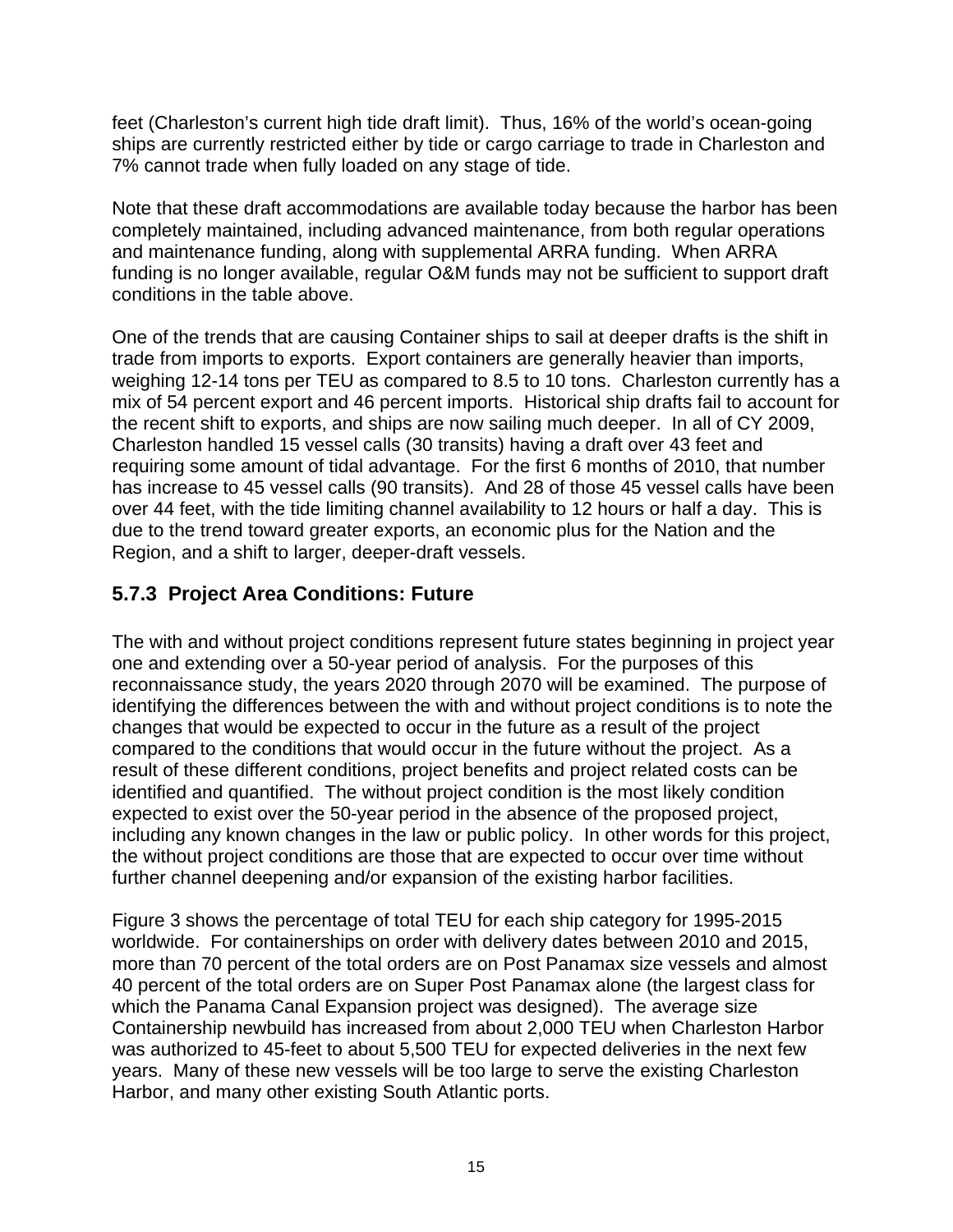<span id="page-17-0"></span>

**Figure 3 - Total TEU by Ship Category** 

Even more recent information on ships on order show that 75 percent of the capacity is on Post-Panamax vessels. Evergreen Lines, one of the largest carriers in Charleston, has recently ordered 35 vessels with a reported capacity of 9,200 TEUs each.

The State of South Carolina continues to grow rapidly, principally in its Metropolitan areas of Charleston, Columbia, and Greenville-Spartanburg. The state is also growing in jobs and income, thus producing a larger share of the Gross National Product.

Future projections show South Carolina growing from about 4.5 million people today to about 6.1 million in 2050. The Gross State Product for South Carolina has grown about 65 percent in the period from the previous study in 1996 until 2010.

#### **5.7.4 Economic Considerations**

The Port of Charleston is one of the most important Container ports in the United States and also serves as one of the most important economic drivers for the State of South Carolina. Today the Port handles between 20 and 26 million tons of cargo, including about 1.5 million TEUs, and is responsible for \$45 billion in total economic output and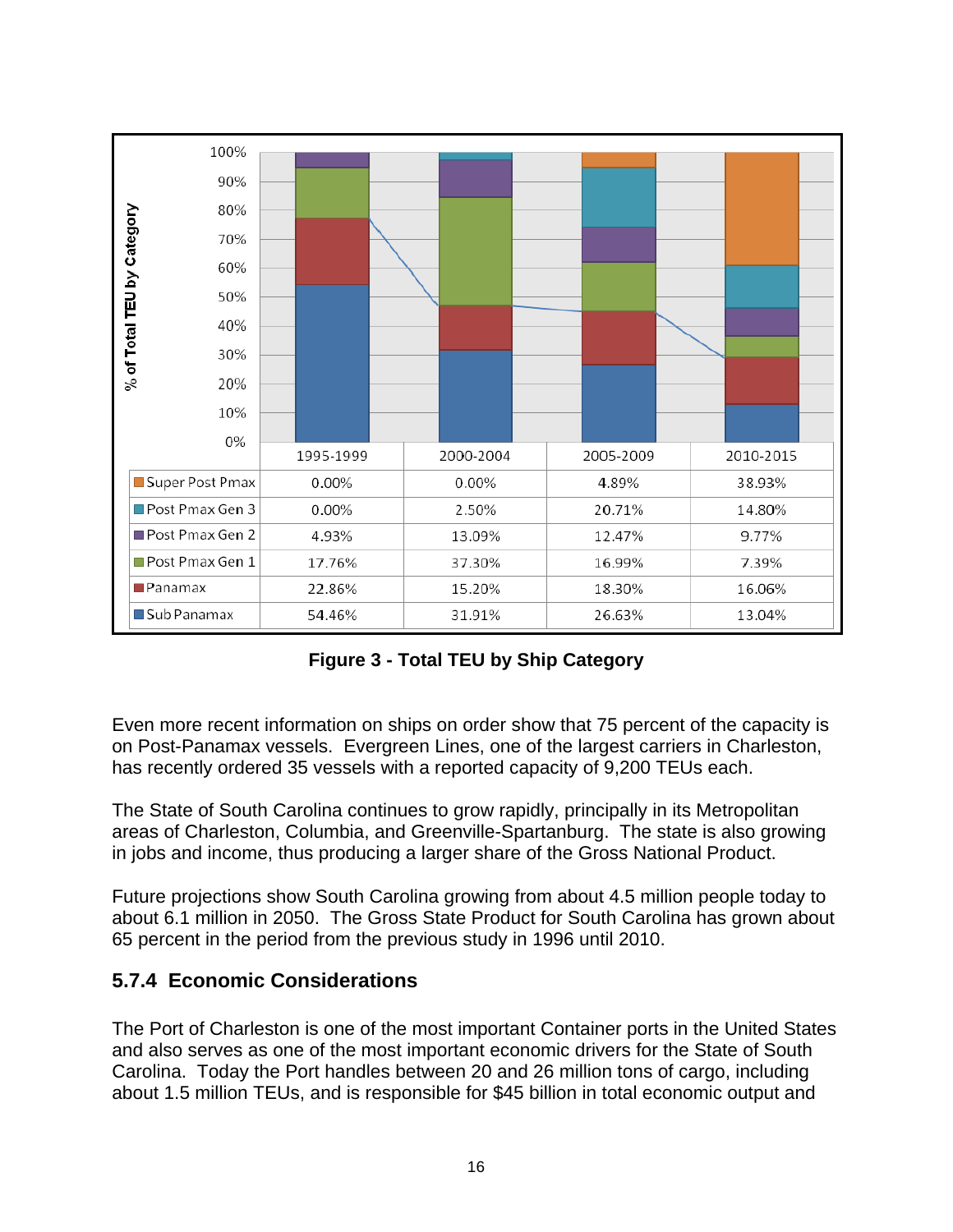over 260,000 jobs across its home state. A key component in the Port of Charleston's continued success is its harbor depth. However, its current depth of 45 feet is only able to accommodate the newer deep draft Container ships under the most optimal conditions. Without an increase to the harbor's depth, the deep draft ships that will dominate world trade in a few years will be forced to wait for optimal tides, be light loaded, or call on more distant ports, thereby increasing transportation costs for the nation's businesses and consumers. Should this happen, the efficiency of the port and the opportunities for South Atlantic customers would be degraded.

According to the Charleston Branch Pilots Association, in order to meet trade demands in the next phase of ocean trades currently served by the Port of Charleston, the project depths must support larger vessels than the harbor is currently designed to serve. These newer generation Container ships require a minimum ship draft of 48 feet on any stage of tide, and 52 feet on high tide, to support fully loaded ships exporting to and importing from Asia, Europe, and through other high volume trade routes. To allow for adequate underkeel clearance, project depths are recommended to exceed these ship draft targets by 10% inside the harbor and by 20% in exposed waters. These objectives, which would require deepening Charleston Harbor to 50 feet, would allow 93% of the world's current ship fleet to trade in Charleston fully loaded on any stage of tide, and 95% on high tide, including container ships up through 11,000 TEU. While these draft limits are a great improvement over the port's current capability, even these aggressive deepening objectives would exclude existing 12,000 TEU ships (the design vessel for the Panama Canal Expansion Project) from trading in the port fully loaded. Clearly, a study of increasing the depth of Charleston Harbor beyond 45 feet is urgently needed.

Research on the largest cargo ships calling on Charleston in late 2009 and early 2010 revealed that these ships carry 2600 tons to 3600 tons of cargo for each foot of draft, for typical 6000 TEU ships and 8000 TEU ships respectively<sup>13</sup>. Thus, for each additional foot of channel depth, the largest container ships could each carry 3600 tons of additional cargo on every voyage. This equates to approximately 250 additional twentyfoot containers (TEU)<sup>14</sup> for each additional foot of channel depth on each voyage. In dollar value, taking the total declared value of cargo traded through Charleston in 2008  $($62.4\text{ billion}^{15})$ , by the total tons traded through Charleston in 2008 (20.9 million tons<sup>16</sup>), a gross average cargo value of nearly \$3000 per ton can be derived. Thus, each additional foot of channel depth affords each 8000 TEU container ship the ability to trade over \$10 million more cargo on each voyage for both imports and exports, and each 6000 TEU container ship to trade over \$7 million more cargo for every foot of additional channel depth on each voyage.

<sup>&</sup>lt;sup>13</sup> TEU: 20 foot equivalent shipping container unit; one 40 ft container is two TEU.

<sup>&</sup>lt;sup>14</sup> Assuming 14 tons per TEU based on industry research<br><sup>15</sup> U.S. Census Bureau Trade Data Branch report FT920 Tables 1&6<br><sup>16</sup> USACE Navigation Data Center Waterborne Commerce of the U.S. CY 2008 Atlantic Coast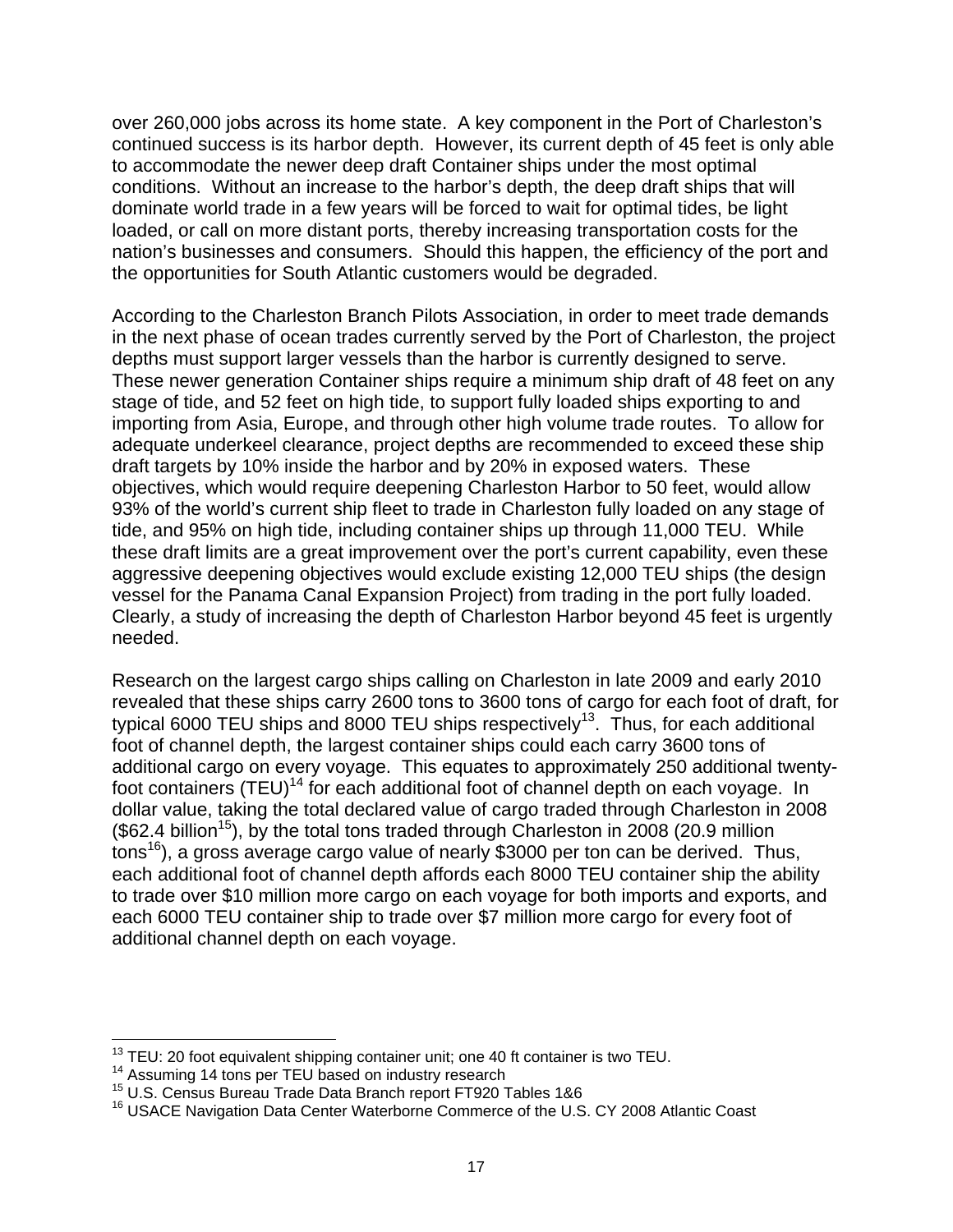<span id="page-19-0"></span>fuel consumption per TEU-mile decreases with an increase in the size of the ship.<sup>19</sup> Studies have shown that a 5,000 TEU vessel with a speed of 25 knots will yield a 67% savings compared with a 3,000 TEU vessel with a speed of 21 knots<sup>17</sup> and a fullyloaded 6,000-TEU Post-Panamax vessel will offer a 20% savings compared with a fullyloaded 4,000 TEU Panamax vessel.<sup>18</sup> Furthermore, economic analyses conducted as part of the feasibility and design studies for an 8,000 TEU vessel have shown that the Therefore, by increasing the speed and size (i.e., capacity) of containerships, shipping firms are able to realize economies of scale, thus realizing cost savings and improving their efficiency.

Due to the nature of economies of scale, only large shipping firms with a big enough demand for their services are able to attain lower unit costs. Therefore, firms within the shipping industry have been moving towards consolidation. Consequently, there has been a growing concentration of container capacity among a declining number of ocean carrier lines. Currently, the top 25 carriers control approximately 70% of the worldwide container carrier capacity. Therefore, additional channel depth would allow current and future shippers to more fully utilize larger class vessels and would reduce transportation costs and help alleviate anticipated future port congestion**.** 

#### **5.7.5 Preliminary Analysis of Alternative Plans**

The Preliminary economic considerations documented below are a preliminary analysis of potential benefits attributable to the proposed navigation improvement. Detailed analysis would be conducted in the feasibility phase and would involve economic evaluation of all reasonable alternatives to address the problems and opportunities.

costs per Twenty Foot Equivalent Units (TEU) using different size vessels.<sup>20</sup> Benefits for the proposed 50-foot project are based on transportation cost savings for the expected container throughput. These benefits were developed using a cost per mile analysis, utilizing information from Corps of Engineers findings on transportation Transporting containers using Panamax ships at typical service draft costs about \$30 per TEU per 1,000 miles sailing distance. Using various trip lengths from 4,000 to 11,000 miles (depending on trade route) results in TEU costs from \$120 to \$330 each way for shipping from Northern Europe, the Far East and South Asia. Shifting those containers to Post-Panamax ships saves about 20 percent or \$24 to \$66 per TEU. Weights were developed based on analysis of expected number of TEUs transported along trade routes in Charleston Harbor. When the savings are weighted by the number of TEUs on each route, the average savings are about \$48 per TEU. Table 2 summarizes the calculation of potential benefits.

 $\overline{a}$ 

<sup>&</sup>lt;sup>17</sup> I.A.P.H. Trade Affairs Committee on Ship Trends. Biennial Report on Ship Trends – 2001.<br><sup>18</sup> Drewry Shipping Consultants.<br><sup>19</sup> Kraus et al. "Container Transportation System of the Future". Final Report. HDW, Kiel (199 <sup>19</sup> Kraus et al. "Container Transportation System of the Future". Final Report. HDW, Kiel (1997).<br><sup>20</sup> Moser, David. "Issues in Economics of Container Ship Driven Channel Deepening." U.S. Army Corps

of Engineers Senior Economist Meeting. June 2009.<br>18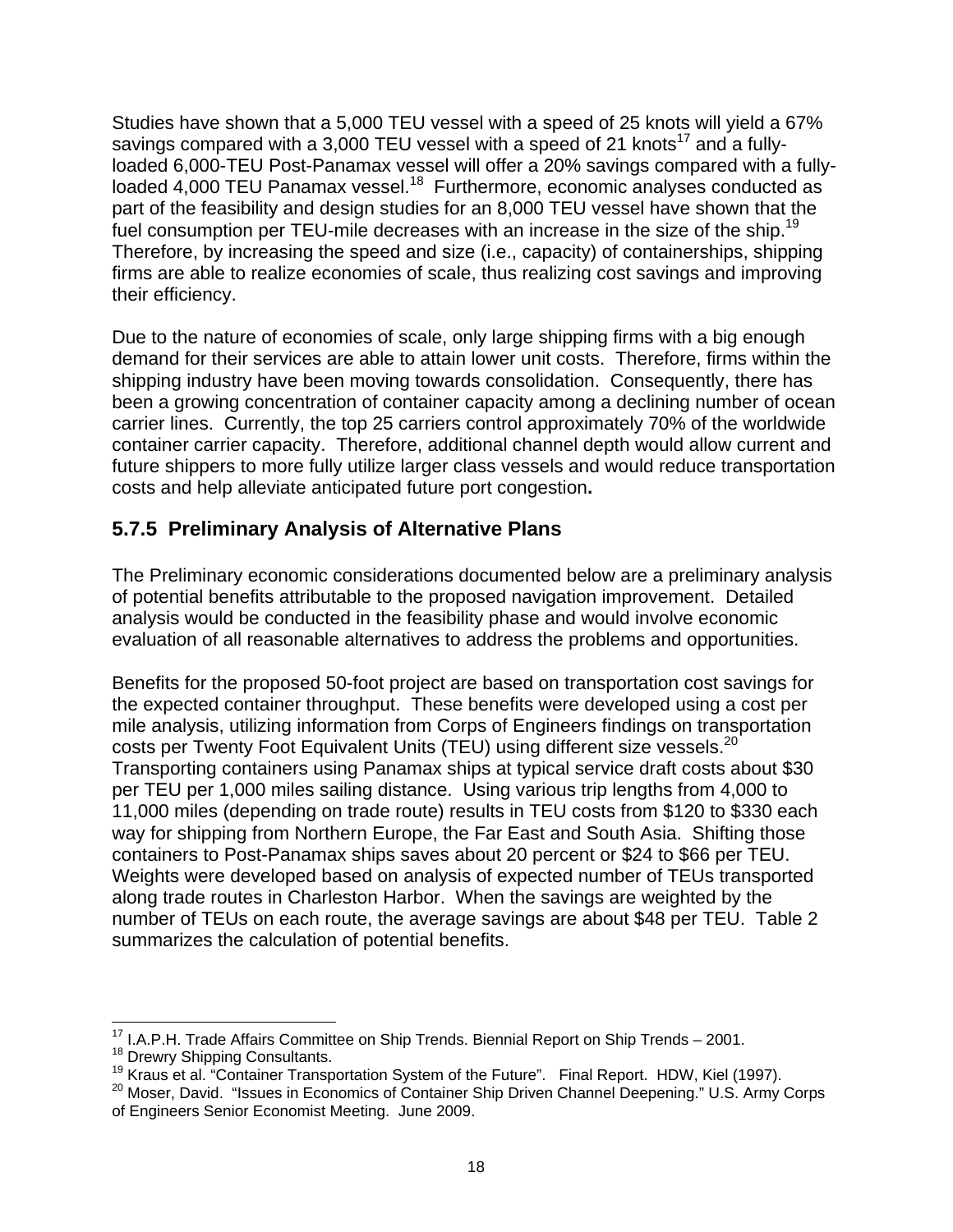| <b>Table 2: Trade Route Potential Benefits</b> |                                       |                                         |                                 |                                                     |                                                  |                                   |                              |                                           |
|------------------------------------------------|---------------------------------------|-----------------------------------------|---------------------------------|-----------------------------------------------------|--------------------------------------------------|-----------------------------------|------------------------------|-------------------------------------------|
| <b>Trade Route</b>                             | One-way<br><b>Distance</b><br>(Miles) | Current<br>cost per<br>TEU mile<br>(\$) | Current<br>Cost per<br>TEU (\$) | Cost per<br><b>TEU</b> mile<br>Post<br>Panamax (\$) | Cost per<br><b>TEU Post</b><br>Panamax<br>$(\$)$ | Savings<br>per<br><b>TEU (\$)</b> | Weighting<br>by $#$<br>TEU's | Weighted<br>Savings<br>per TEU<br>$($ \$) |
| Far East -<br>Panama<br><b>Canal</b>           | 11000                                 | 0.03                                    | 330                             | 0.024                                               | 231                                              | 66                                | 0.4                          | 26.4                                      |
| South Asia -<br>Suez Canal                     | 10000                                 | 0.03                                    | 300                             | 0.024                                               | 240                                              | 60                                | 0.2                          | 12                                        |
| Northern<br>Europe                             | 4000                                  | 0.03                                    | 120                             | 0.024                                               | 96                                               | 24                                | 0.4                          | 9.6                                       |
| <b>Total Savings</b>                           |                                       |                                         |                                 |                                                     |                                                  |                                   |                              | \$48.0                                    |

Adjusting the total savings (\$48.00) for the possibility that up to 25 percent of the container traffic may not benefit from the proposed project yields an average savings of \$36.00 per TEU. The EIS prepared by the SCSPA for the proposed Navy Container Terminal projects that Container traffic in Charleston Harbor will grow at a long term rate of 4.28 percent annually. The Corps did a review of that proposed growth rate using information from the Institute of Water Resources and determined that retaining Charleston's share of the US Container trade (about 8 to 9 percent) resulted in even higher growth rates. The EIS used that rate beginning in 2002 through 2025. Current container traffic of about 1.4 million TEUs as a result of the recession is down from a recent average of about 1.5 million TEUs. It is expected that the historic base traffic of 1.5 million TEUs will be reached again in 2012. Using a pre-base year growth rate of 4.28 above gives base year traffic of 2,011,000 TEUs. Using 2.011M TEUs in the base year realizes a savings of about \$72,000,000. The savings would grow to \$167,000,000 by project year 20. Benefits were projected to be flat after project year 20 due to uncertainties in future growth rates beyond that time. This estimate gives a present worth of annual benefits of \$126,000,000. Benefits for the proposed 48-foot project were considered to be proportional by project depth, so were estimated to be sixty percent of the benefits described above. It is estimated that all the Container terminals in Charleston Harbor, with the addition of the Charleston Navy Container Terminal, will have an existing capacity of about 4.4 million TEUs annually.

Costs are based on expected first costs for the assumed channel alignment with the described depth and dimensions. The inner harbor channels would be deepened to 48 or 50 feet, with 2 additional feet in the Outer Entrance Channel through the jetties. These numbers include the estimated costs for dredging, disposal, and project maintenance. Projections in shoaling were used to compute the increased costs of maintenance dredging, which were included to determine Average Annual costs. These costs were then increased to include interest during construction. Interest and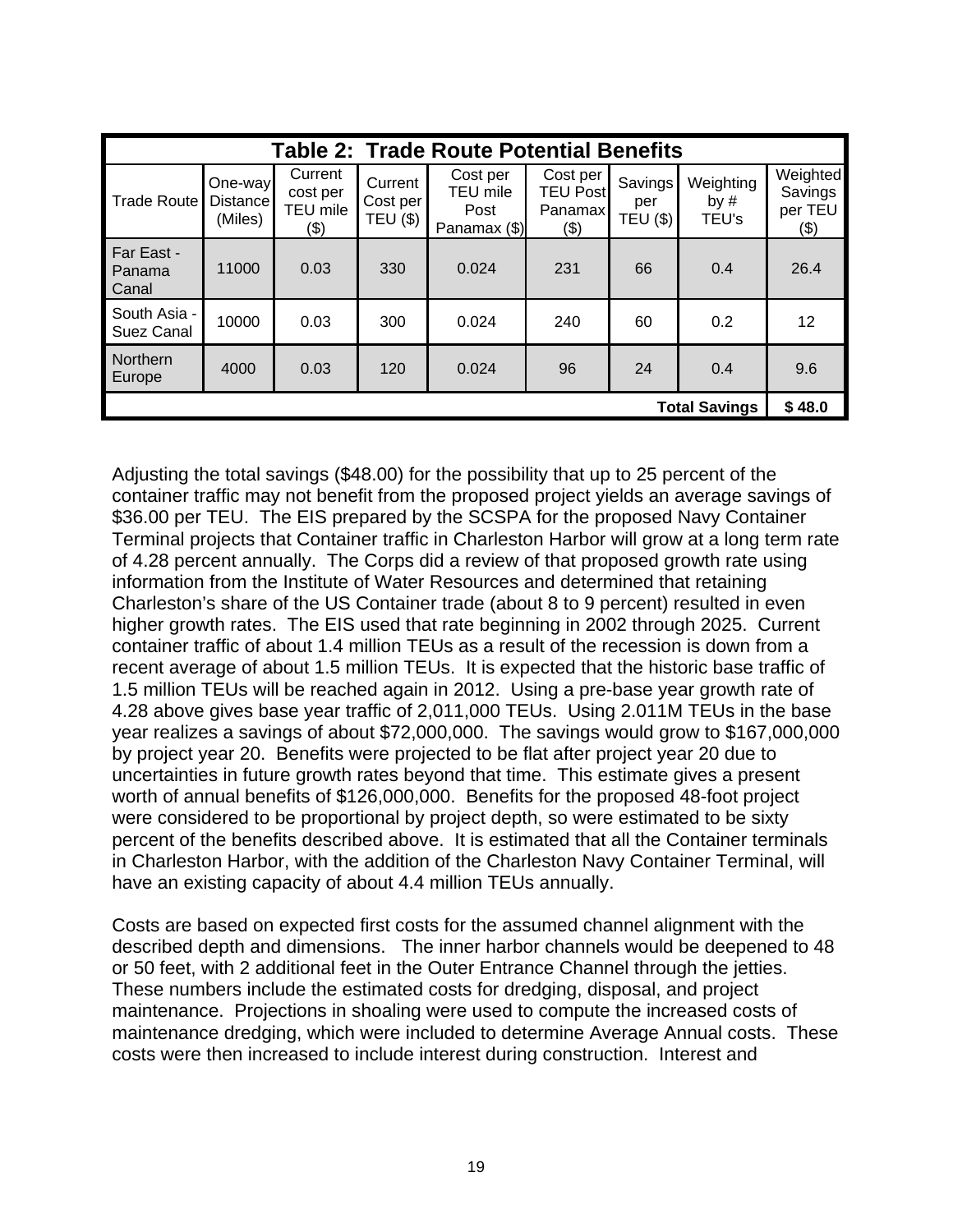amortization was calculated at the current interest rate of 4 3/8 percent over the 50-year period of analysis. Cost and benefits for the proposed project depths are summarized in Table 3.

These benefits only consider container trade expected in Charleston Harbor during the period of analysis from 2020 through  $2050^{21}$ . There are currently indications that both coal export and liquid bulk shipping could also benefit from additional channel depths. These and other categories of beneficiaries will be fully explored during the Feasibility Study.

The costs for associated landside facilities would be provided by the South Carolina State Ports Authority (including berth deepening) and are assumed for this preliminary analysis to be self-liquidating. In other words, the analysis assumes the needed facilities would be paid for by the proceeds expected by their operation. Since most of the Container facilities are completed and the Charleston Navy Container Terminal is expected to be completed before the base year (currently scheduled for 2016), associated costs are not expected to be a very big part of the project costs.

This preliminary analysis contains significant uncertainty in benefit and cost estimation due to lack of availability of information. However, even with a significant reduction of the potential benefits or increase in costs, there is still a Federal interest in further study as the potential benefits would still outweigh the costs. Preliminary studies at other nearby harbors show that Charleston Harbor would probably be the cheapest South Atlantic harbor to deepen to 50 feet.

| <b>Table 3: Proposed Project Expected Costs and Benefits</b>                            |             |             |  |  |  |  |
|-----------------------------------------------------------------------------------------|-------------|-------------|--|--|--|--|
|                                                                                         | 48' Project | 50' Project |  |  |  |  |
| <b>First Costs (includes estimated costs for</b><br>dredging, disposal, and mitigation) | 184,000,000 | 291,000,000 |  |  |  |  |
| <b>Add Interest During Construction</b>                                                 | 12,000,000  | 19,000,000  |  |  |  |  |
| <b>Financial First Costs</b>                                                            | 196,000,000 | 310,000,000 |  |  |  |  |
| <b>Average Annual Costs</b>                                                             |             |             |  |  |  |  |
| <b>Interest and Amortization</b>                                                        | 9,700,000   | 15,400,000  |  |  |  |  |
| <b>Increased Operation and Maintenance</b>                                              | 3,000,000   | 4,000,000   |  |  |  |  |
| <b>Total Average Annual Costs</b>                                                       | 12,700,000  | 19,400,000  |  |  |  |  |
|                                                                                         |             |             |  |  |  |  |
| <b>Present Worth Average Annual Benefits</b>                                            | 76,000,000  | 126,000,000 |  |  |  |  |
| <b>Net Average Annual Benefits</b>                                                      | 63,300,000  | 106,600,000 |  |  |  |  |

 $\overline{a}$ 

 $21$  Harbor is expected to reach its capacity by 2050, after which container traffic flattens.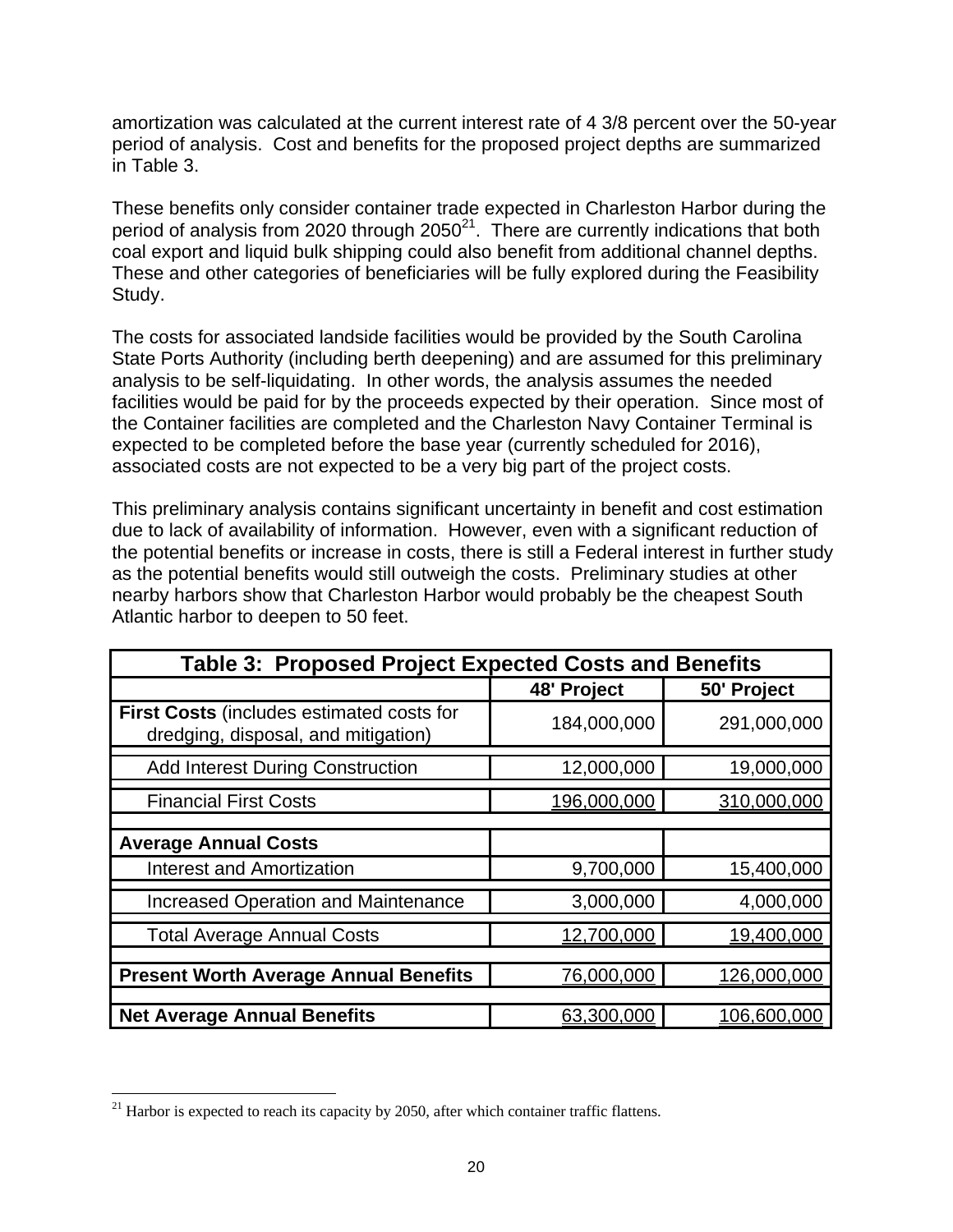<span id="page-22-0"></span>Charleston is a Strategic port, a critical port to transfer our military forces and equipment overseas. Charleston embarked about fifty percent of the Military Sea Lift support for our ongoing Middle East wars. It plays a significant role in the Department of Energy program to secure and ship nuclear fuels from around the world. And it is home to Ready Reserve Fleet that support military strategic sealift activities overseas.

Charleston already has three Container services that have deployed Post-Panamax ships. In the first half of 2010, forty-five vessels have drafted more than 43 feet and are restricted to move based on favorable tide conditions. Charleston's latest Strategic Plan from the SCSPA projects a container grow rate of 7.3 percent annually from 2010 through 2030. Ship building trends, Suez Canal competitiveness and Panama Canal expansion will cause some portion current West Coast US traffic to shift to the East Coast US. Charleston and other suitable East Coast ports can expect increasing traffic based on a return to historic growth rates for container trade and a shift of traffic based on improving economies of scale. With the return of growth to the Container trade, other lines are looking at post-Panamax ships for the Northern Europe and Asia Suez trade routes. Tidal restrictions will become more severe as deployment of these ships increase, US export cargo grows and world trade increases following the current recession. By the end of 2012, SCSPA expects that seven services will deploy 7,500 TEU or greater ships that will routinely call the US East Coast. The need for deepening is immediate, and opening the Expanded Panama Canal will only make the need even greater.

#### **5.8 Environmental Considerations**

The Charleston District has initiated coordination with the South Carolina Department of Natural Resources (SCDNR), the South Carolina Department of Health and Environmental Control (SCDHEC), the South Carolina State Historic Preservation Office (SHPO), the U.S. Fish and Wildlife Service (F&WS), the U.S. Environmental Protection Agency (USEPA), and the National Marine Fisheries Service (NMFS). A scoping meeting will be held at the beginning of the Feasibility Phase to investigate potential concerns regarding the proposed project. All replies received from the state and Federal resource agencies will be discussed at this meeting.

Specific environmental concerns/issues which the Charleston District is currently aware are listed below. These known concerns/issues and any other concerns raised by all stakeholders (i.e., State and Federal environmental resource agencies, the State Port Authority, the shipping industry, non-profit environmental organizations, the general public, etc.) will be fully evaluated during the NEPA process and will be documented in the Environmental Impact Statement that will be prepared to support the Feasibility Study.

 Potential movement of the freshwater/saltwater wedge further up the Cooper River as a result of deepening the channel and the resulting impacts to freshwater intakes. This is a potentially significant issue in the upper Cooper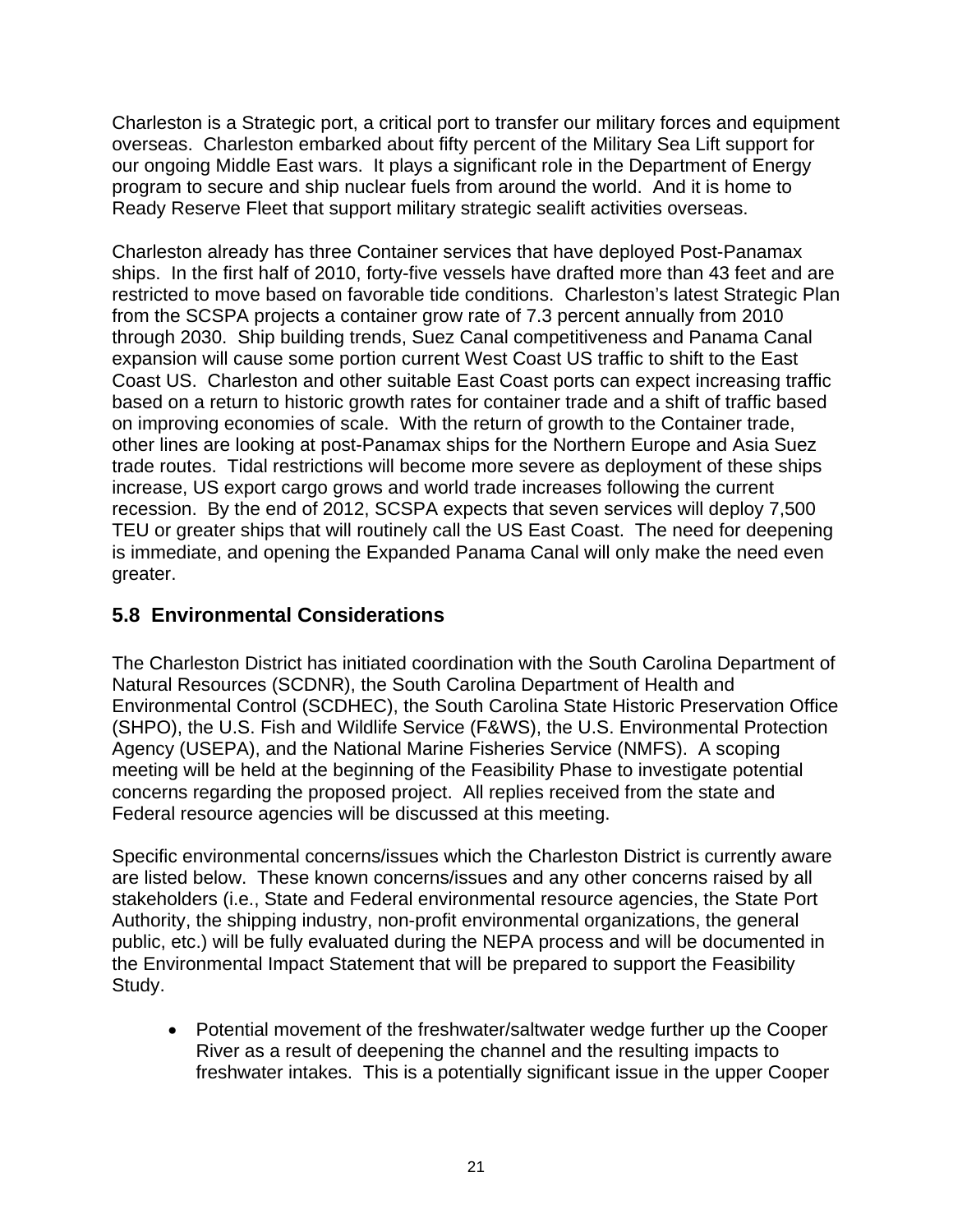River and will require modeling to determine if this will be a problem, and will be a factor in determining the proposed new channel depth.

- Potential seepage of saltwater into the freshwater aquifer below the Cooper Marl as a result of deepening the channel. Based on previous studies, this is not believed to be a significant issue.
- Potential effects on threatened and endangered species from both the dredging operations and the larger ships calling on the port. While this will require consultation with F&WS and NMFS, this is not believed to be a significant issue.
- Potential impacts at the Charleston Ocean Dredged Material Disposal Site (ODMDS) as a result of disposal of large quantities of dredged material during the channel deepening/widening operations, and the need for additional testing/monitoring at the ODMDS. This will require coordination with EPA, SCNDR, and SCDHEC, and likely will result in a detailed monitoring program to ensure sensitive resources in the area of the ODMDS are not impacted.
- Potential impacts at confined upland disposal sites as a result of disposal of large quantities of dredged material during the channel deepening/widening operations. This will require coordination with many of the resource agencies and the issuance of a Water Quality Certification by SCDHEC; however, this is not expected to be a significant issue.
- Potential impacts of increased sedimentation within the navigation channel as a result of deepening/widening the channel. This will require modeling to determine the increased sedimentation rates. Increased sedimentation and the associated costs of maintenance dredging will be a factor in determining the proposed new channel depth.
- Potential need for additional testing/monitoring before, during, and after deepening/widening the channel. This will be coordinated with all the resource agencies. Based on the previous deepening project, the only significant monitoring that is expected to be necessary is at the ODMDS.
- Potential impacts to cultural resources from the dredging operations. This will require coordination with SHPO; however, based on previous studies and previous deepening efforts, this is not believed to be a significant issue.
- Potential indirect and/or cumulative impacts as a result of the larger ships calling on the port. The most likely indirect/cumulative impacts resulting from the deepening project are related to increased truck traffic entering and leaving the port terminals. This increased truck traffic may result in traffic congestion and degradation of air quality. These issues are part of the basis for the lawsuit over the Regulatory permit issued to SCSPA for their new terminal; therefore, this is a potentially significant issue.
- Potential effect that sea level rise due to climate change would have on the project. This is not believed to be a significant issue for this project.
- Potential impacts to wetlands and marsh caused by the dredging operations. Since the channel is located near the center of the river, deepening the channel is not expected to have a significant impact on wetlands and marsh.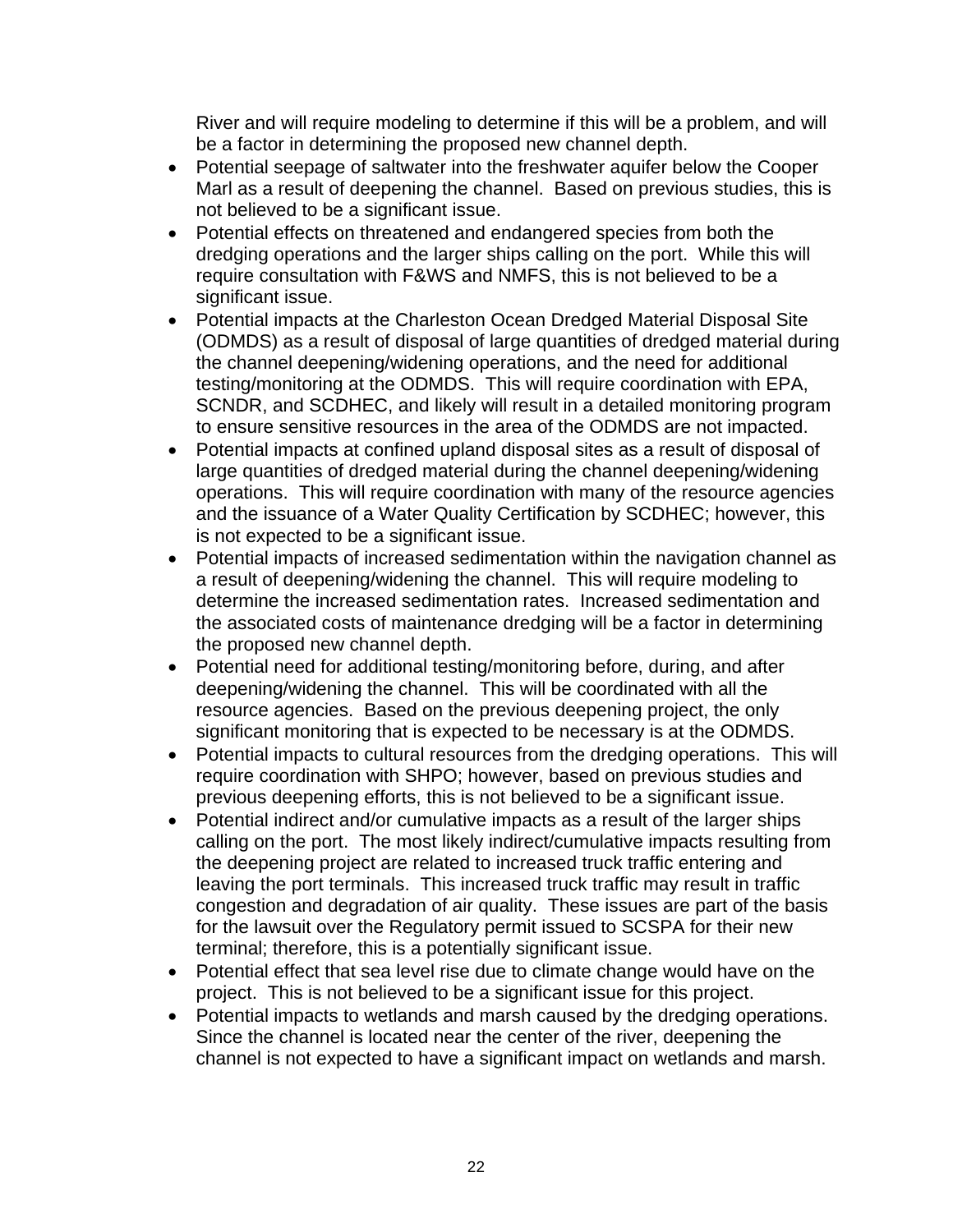- <span id="page-24-0"></span> Potential impacts to essential fish habitat from the dredging operations. This will require coordination with NMFS; however, since dredging is routinely performed in Charleston Harbor, this is not believed to be a significant issue.
- Potential erosion of an existing bird nesting island (i.e., Crab Bank) in Charleston Harbor resulting from the deeper/wider channel and the larger ships calling on the port. This will require coordination with SCDNR and F&WS, and is a potentially significant issue that will need to be evaluated. Beneficial use of dredged material to protect Crab Bank is a potential solution to this issue.
- Potential opportunities for beneficial use of dredged material for shorebird and/or colonial waterbird habitat creation, marsh creation, or beach nourishment. Charleston District will evaluate all possible beneficial uses of dredged material during the Feasibility Study and will coordinate this evaluation with SCDHEC, SCDNR, F&WS, and NMFS. Attempts to beneficially use dredged material during the previous deepening project were unsuccessful; however, successful projects at other navigation channels have since demonstrated that dredged material can be a resource rather than a "waste product."
- Potential for HTRW or unexploded ordinance in the areas to be dredged. Sediment testing and electro-magnetic surveys will be conducted as part of the Feasibility Study. However, based on previous testing and current maintenance dredging operations (i.e., the channel is dredged every 12 to 18 months), this is not believed to be a significant issue.
- Potential environmental justice issues as a result of the dredging operations or the larger ships calling on the port. Since the deepening/widening project will utilize existing infrastructure (i.e., existing disposal areas will be used for dredged material disposal, the ships will call on existing (or currently under construction) port terminal facilities, and any channel re-alignment is expected to be minor), environmental justice issues are expected to be minimal.

#### **5.8.1 Views of Federal and State Environmental Resource Agencies**

F&WS concurred with the above list of concerns/issues. SCDNR also concurred with above list and specifically mentioned dissolved oxygen concerns related to a recently completed TMDL for DO in Charleston Harbor and potential impacts to wildlife utilizing confined upland disposal sites. As of the date of this 905(b) report, none of the other resource agencies had submitted comments.

#### **6.0 FEDERAL INTEREST**

Based upon the discussion in this 905(b) report, there is Federal interest in proceeding to the feasibility phase of this study to further analyze and evaluate improvements to Charleston Harbor. Preliminary data suggests that there are additional National Economic Development (NED) benefits associated with Harbor modifications. At this time, the cost associated with these modifications is not quantifiable due to the lack of sufficient information on construction costs.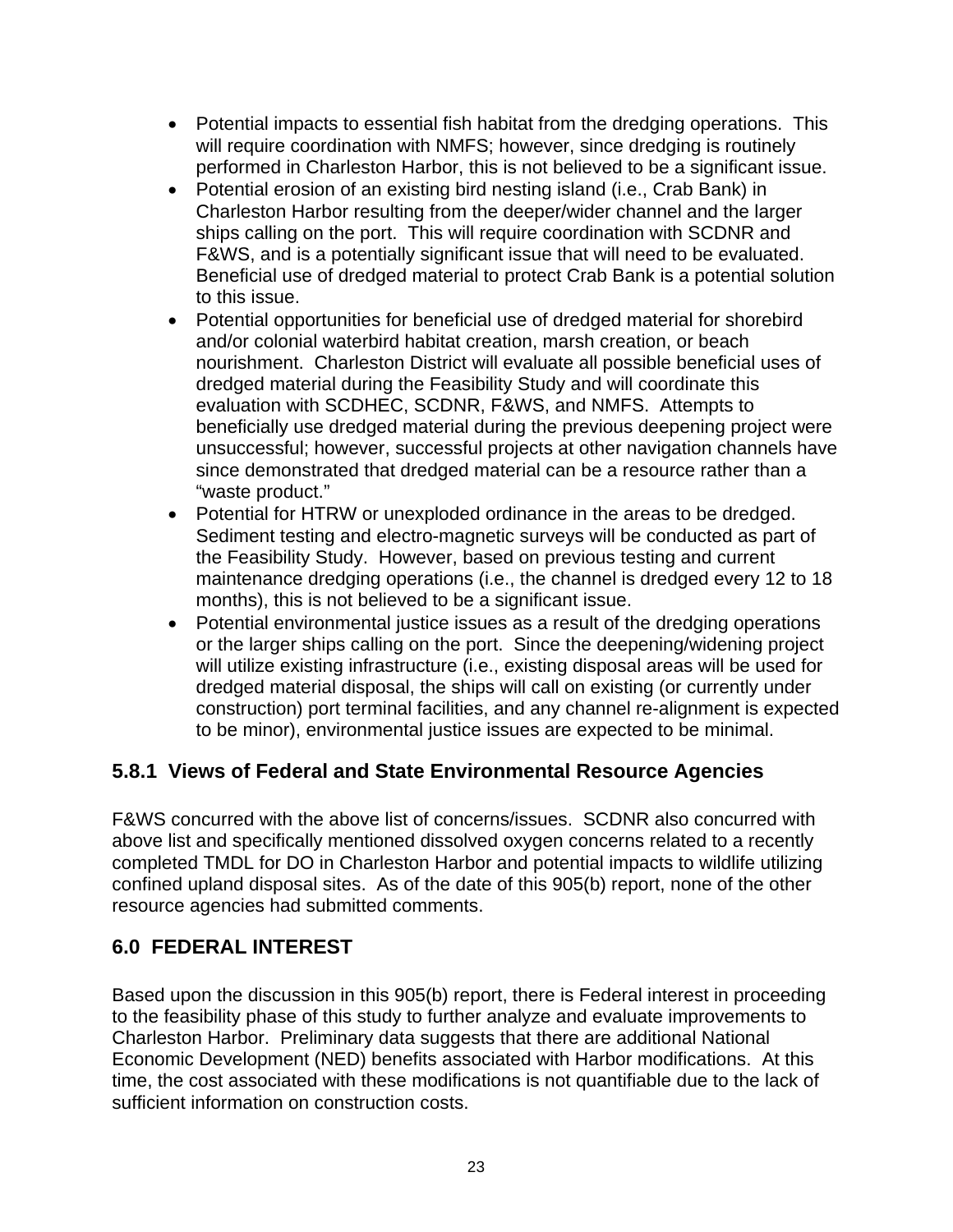#### <span id="page-25-0"></span>**7.0 PRELIMINARY FINANCIAL ANALYSIS**

Based on the SCSPA's 2 June 2010 letter to the Charleston District, the Sponsor is ready, willing, and able to execute the FCSA and provide its share of the funding to support the cost-shared feasibility phase. The estimated cost of the feasibility phase is currently \$5 million, cost-shared 50% Federal and 50% Non-Federal.

#### **8.0 SUMMARY OF FEASIBILITY STUDY ASSUMPTIONS**

The following assumptions will provide the initial basis for feasibility studies. These assumptions will be added to/revised as needed during future iterations of the planning steps.

- Full analysis of reasonable alternatives will be performed, including the No Action alternative, to optimize potential feasible alternatives in terms of depth and alignment while minimizing environmental effects.
- A detailed economic analysis will be performed in the economic evaluation in order to identify the effect of using neighboring ports.
- An incremental analysis will be performed in selected increments of channel depth to identify the optimum channel depth.
- Public involvement will be achieved through public meetings and/or workshops and interagency work group meetings.
- An Environmental Impact Statement (EIS) will be prepared to document the decision-making process and to analyze the project's effect on human health and the environment.
- The feasibility study and EIS will address alternative methods of disposal of dredged material.
- Modeling studies conducted during the feasibility phase will include hydrodynamic, shoreline erosion, saltwater intrusion, and ship simulation models.
- Consideration of alternatives will be fully coordinated with the USFWS, NMFS, and other appropriate agencies pursuant to environmental statutes.
- The consideration of alternatives in the study will fully comply with the requirements of the Clean Water Act, as amended and the National<br>Environmental Policy Act.
- Appropriate cultural resources investigations will be conducted within the study area to ensure historic areas are not adversely affected by proposed project plans.

#### **9.0 POTENTIAL ISSUES AFFECTING INITIATION OF FEASIBILITY PHASE**

Continuation of this study into the cost-shared feasibility phase is contingent upon an executed FCSA, and the receipt of both Federal funding and non-Federal funding.